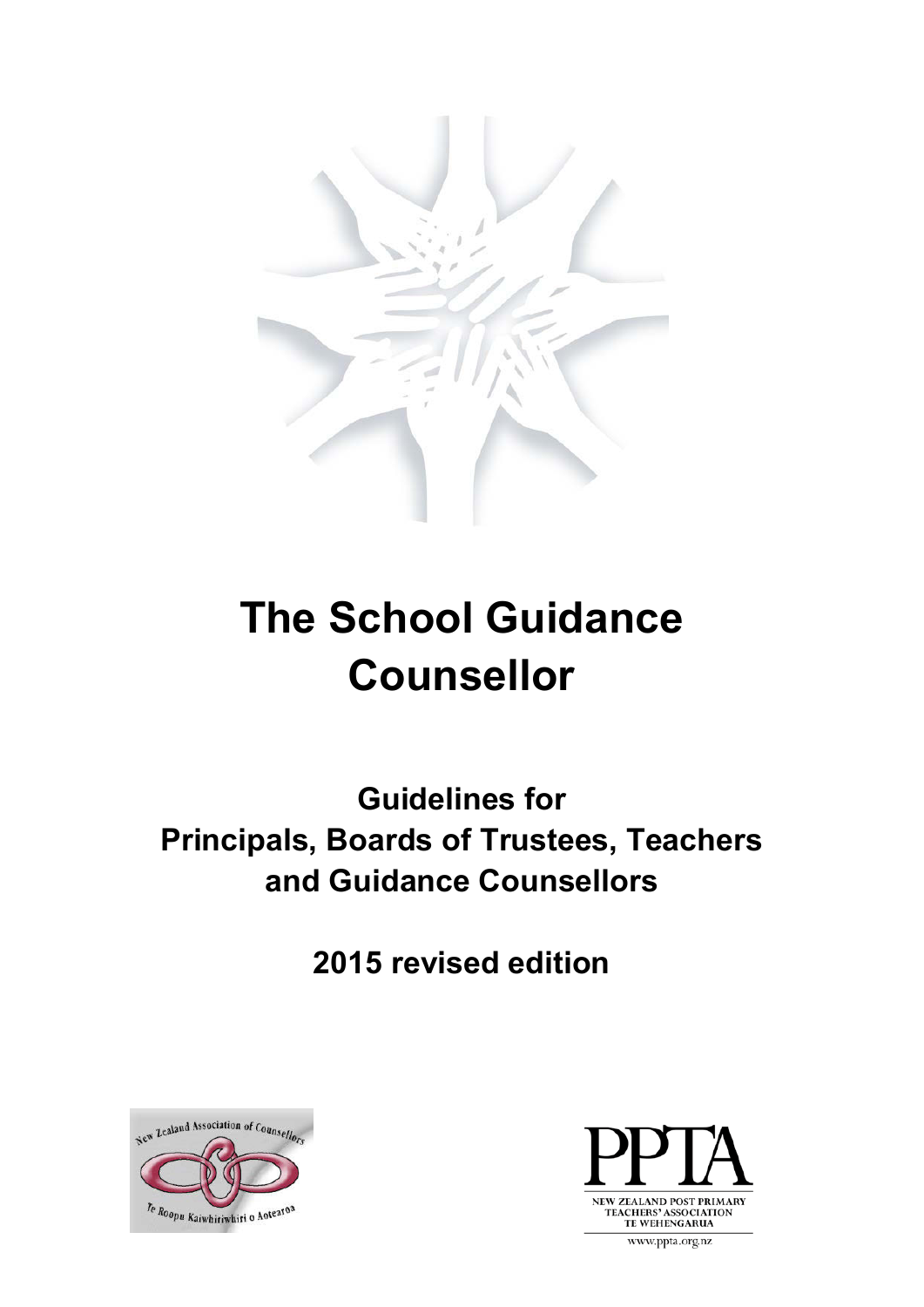ISBN: 0-95826337-X

Published: October 2015 by the NZ Post Primary Teachers' Association (www.ppta.org.nz), in association with the NZ Association of Counsellors (www.nzac.org.nz)

This document may be copied in part or in full as long as the source is acknowledged.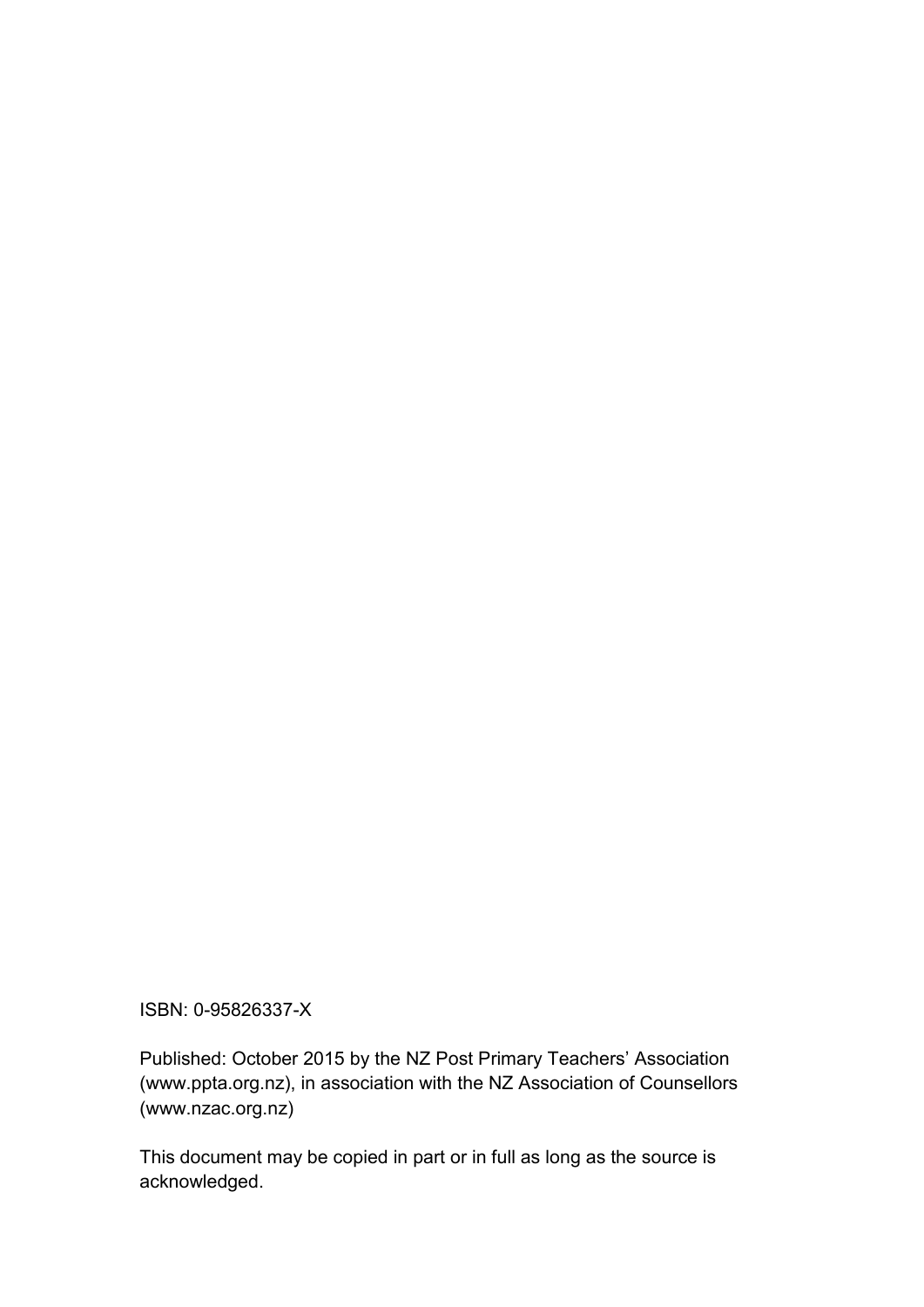# **Contents**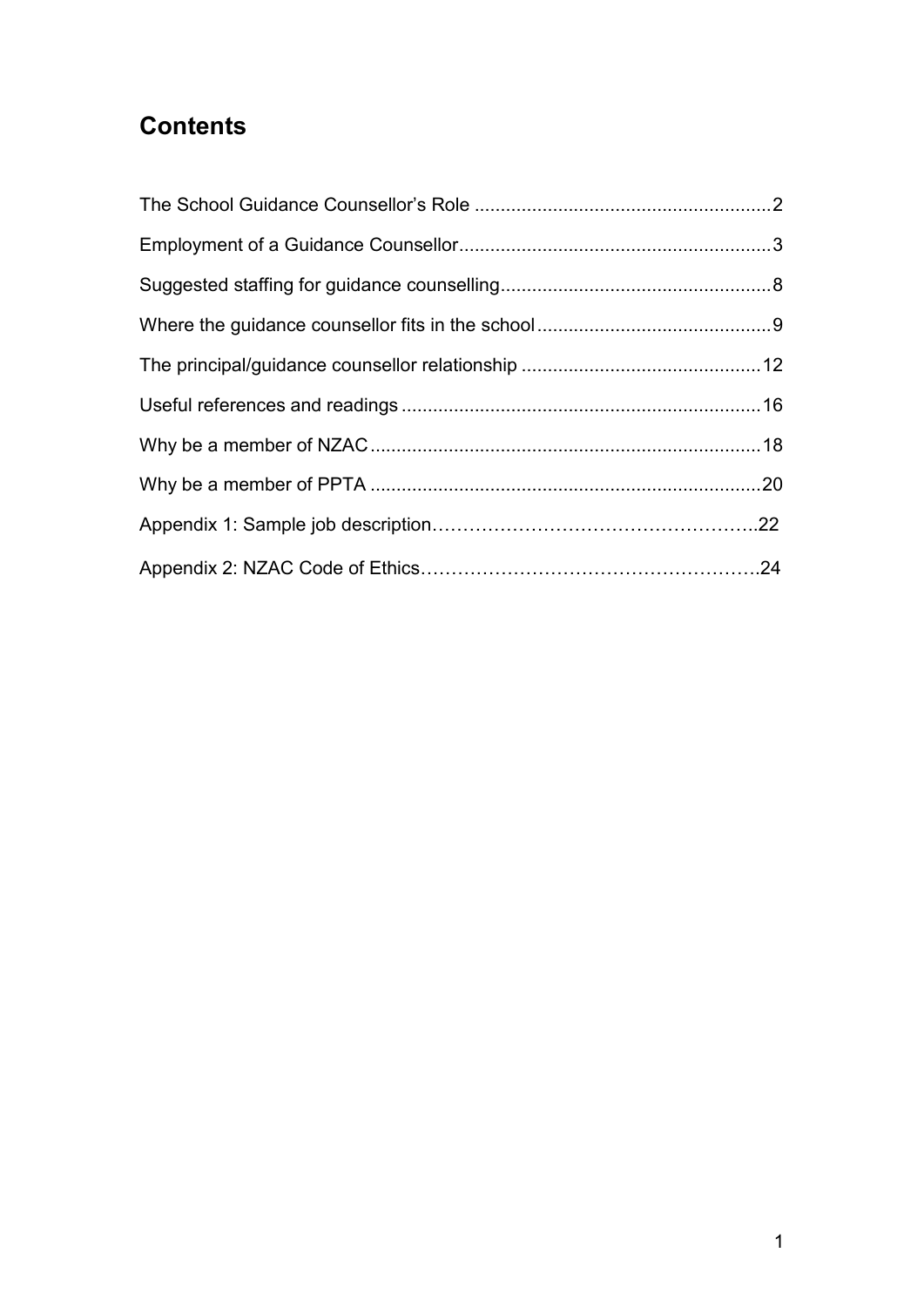# <span id="page-3-0"></span>**The School Guidance Counsellor's Role**

All schools/kura need the skills of professionally trained guidance counsellors to fulfill their obligations to their students. Guidance counsellors assist schools/kura to meet the following requirements:

- Section 77 of the Education Act requires that the principal of a State school "shall take all reasonable steps to ensure that:
	- (a) students get good guidance and counselling; and
	- (b) a student's parents are told of matters that, in the principal's opinion,

(i) are preventing or slowing the student's progress through the school; or

(ii) are harming the student's relationships with teachers or other students."

- National Education Goal 2: "Equality of educational opportunity for all New Zealanders, by identifying and removing barriers to achievement".
- National Administration Guideline 1(c): "On the basis of good quality assessment information, identify students and groups of students (a) who are not achieving, (b) who are at risk of not achieving, (c) who have special needs, and (d) aspects of the curriculum which require particular attention".
- National Administration Guideline 5(a): "Each Board of Trustees is also required to … provide a safe physical and emotional environment for students".
- Key Competencies in the New Zealand Curriculum 2007, especially "managing self" and "relating to others".
- Their responsibilities under the New Zealand Suicide Prevention Strategy 2006-2016.

Guidance counsellors have been a part of secondary education in New Zealand since the late 1960s. Their clients are students, staff and families/whanau in the school community. Their role includes:

- Helping clients to explore their difficulties and concerns, and to develop their capabilities and resilience
- Fostering conditions in which a client can grow and develop as a person
- Offering leadership and sharing expertise in promoting positive relationships
- Promoting awareness of and respect for difference
- Advocating for those who are disempowered.

*The guidance counsellor should demonstrate in their practice a commitment to the principles of the Treaty of Waitangi and the bicultural foundations of Aotearoa New Zealand.*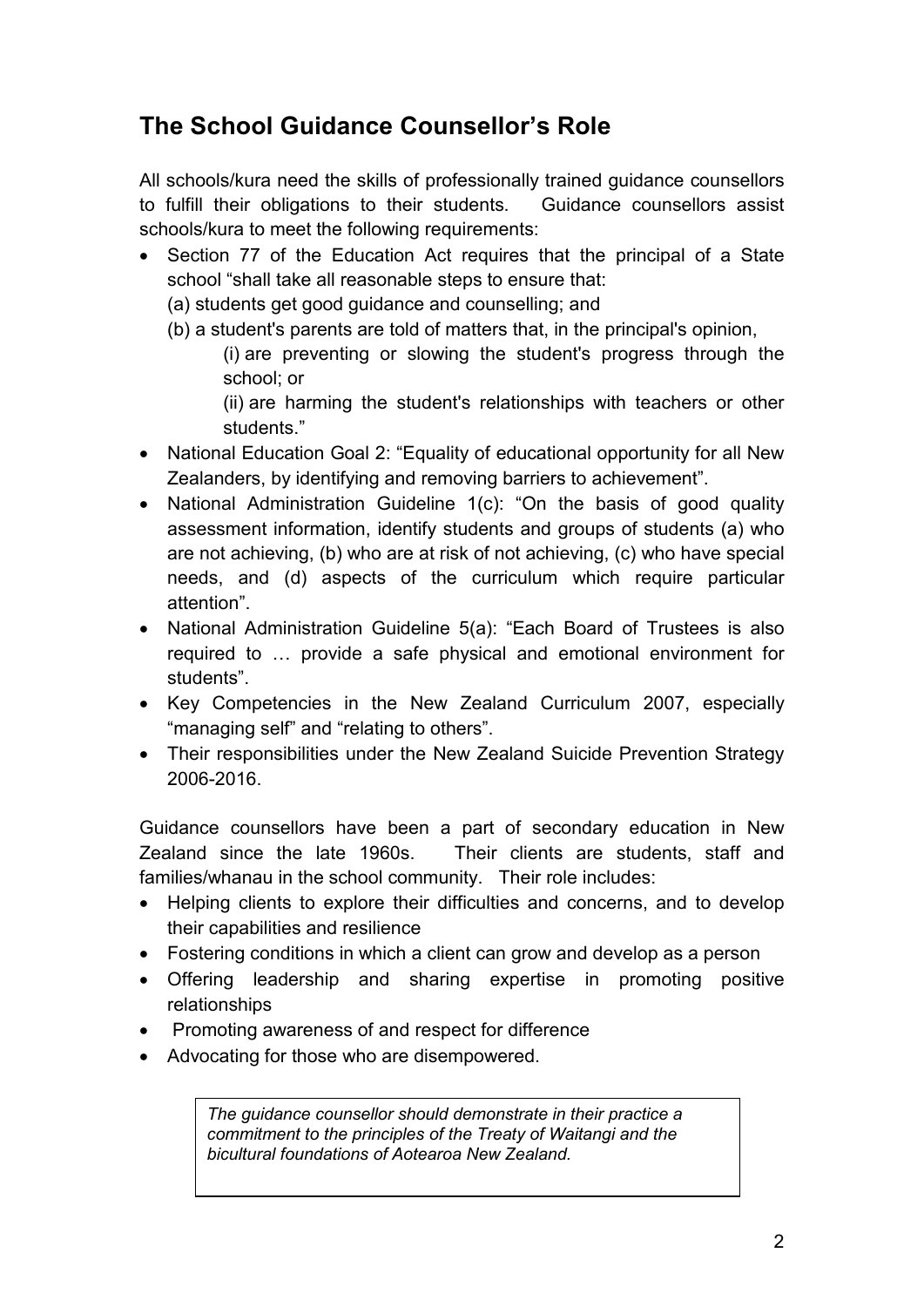# <span id="page-4-0"></span>**Employment of a Guidance Counsellor**

# **Contractual**

Guidance counsellors have traditionally been trained, registered and certificated teachers who have additional specialist qualifications in counselling. Guidance counselling has always been regarded as a specialist teaching role, even where it has not involved any classroom teaching. This is evidenced by the fact that:

- Entitlement staffing is able to be used to employ guidance counsellors, and
- Guidance counsellors are able to be employed under the Secondary Teachers' Collective Agreement, the coverage clause of which encompasses only teachers, and
- Most guidance counsellors are members of PPTA.

In recent years, some schools/kura have employed as guidance counsellors, using entitlement staffing and/or on the STCA, people who are not qualified as teachers, and have required them to have Limited Authorities to Teach. The Education Act does not permit such a person to be employed in a permanent position: "No employer … shall permanently appoint to any teaching position any person who does not hold a practising certificate" (Education Act 349(2)).

If a school/kura employs a guidance counsellor who does not hold a current practising certificate or a Limited Authority to Teach, it cannot use entitlement staffing nor can the person be covered under the STCA. They also are not able to be covered under the Support Staff in Schools Collective Agreement, because its coverage clause specifically debars its use for guidance counsellors: "This agreement is not applicable to employees employed by an employer as … Guidance counsellor". The only option to employ such a person would be to pay them out of the Operations Grant or other school funding on an individual employment agreement, but they would have no access to union coverage as a result. (For further information on registration, certification and authorisation for guidance counsellors, see [http://www.ppta.org.nz/communities/guidance\)](http://www.ppta.org.nz/communities/guidance)

Where a guidance counsellor has been employed with a LAT and the school/kura wishes to move towards being able to employ them permanently, they have an obligation to support them in a pathway towards teacher registration and certification. PPTA's Study Awards could assist for this purpose, but if a LAT, who must be in a Fixed Term position, is not full-time, they cannot access Study Awards. Some universities offer online and parttime options for secondary teacher education.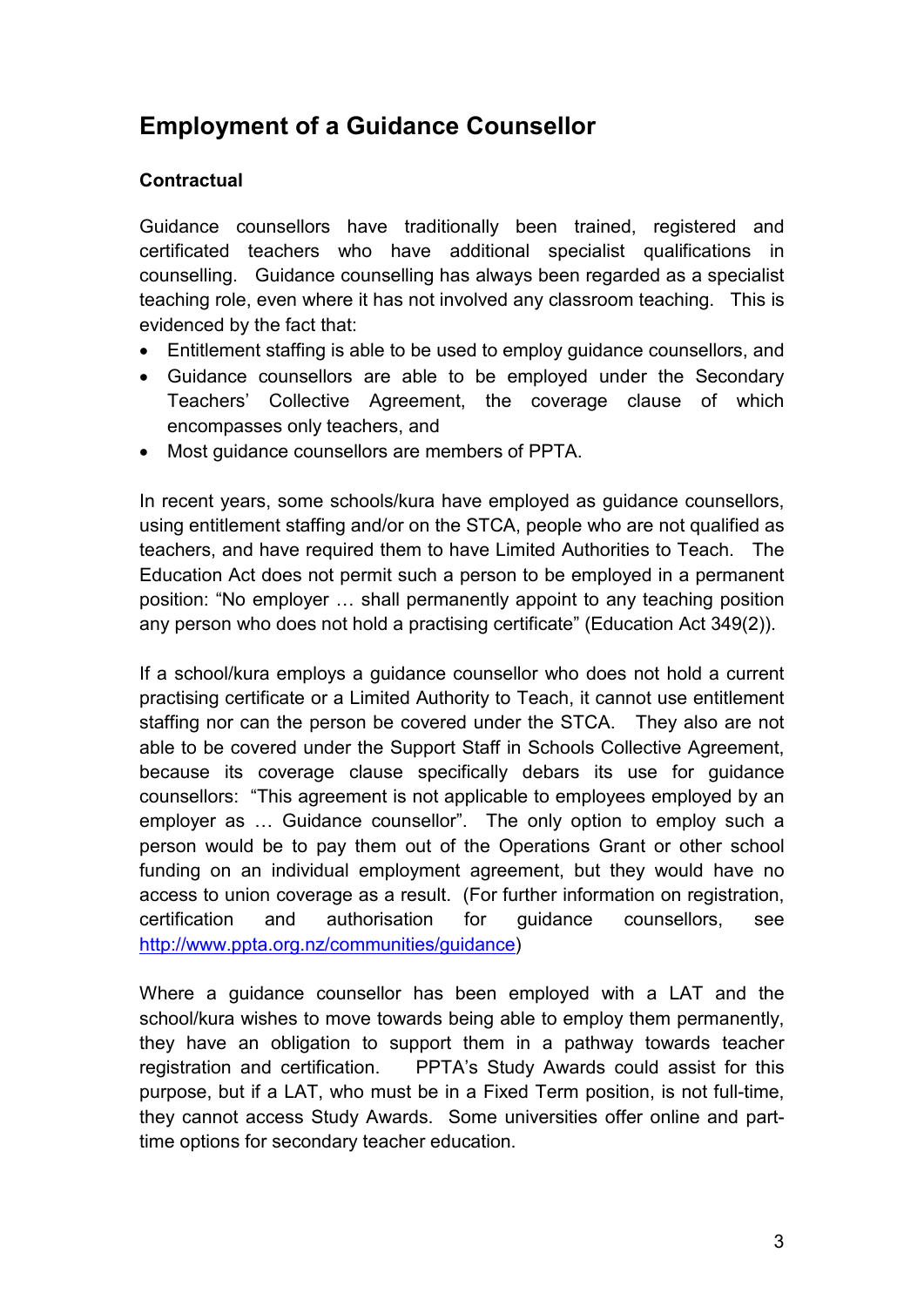*To ensure that your guidance counsellor adheres to an appropriate Code of Ethics and is subject to a complaints procedure, the Board of Trustees should have a policy that requires all guidance counsellors in the school to be members of or have provisional member status with NZAC. This is essential protection for the staff, students and families/whanau with whom your counsellor works.*

# **Supervision**

A guidance counsellor should have regular professional supervision with a supervisor who is a member of an appropriate professional association, bound by a Code of Ethics and subject to a complaints procedure.

In supervision, a guidance counsellor will:

- Examine their current practice, including discussion of particular cases
- Evaluate safety assessments and planning and associated professional decisions
- Ensure ethical concerns are explored and clarified
- Explore and address ways that the personal and professional life of the guidance counsellor impact on work with clients

Supervision should be regular, ongoing and in the region of one hour per fortnight. The school must be aware of and supportive of the supervisory needs of the counsellor and make the appropriate budgetary arrangements. Requiring a counsellor to engage in regular supervision is important, not only for the wellbeing of their clients, but also for the wellbeing of the counsellor. Stress from the demands of counselling work could be deemed to be a hazard under health and safety legislation and the employer must take every step to eliminate or minimise such a hazard.

The supervisory relationship is regarded in the same light as the counselling relationship and shares the same ethical principles. The supervisor may be asked, from time to time, to share information with the school principal. Such sharing of information must be done with due regard to the provisions of the Code of Ethics (see Appendix 2) and the wishes of the counsellor. In order for a member's annual NZAC practising certificate to be renewed, a guidance counsellor's supervisor must verify the number of hours of supervision that have occurred and the professional development undertaken.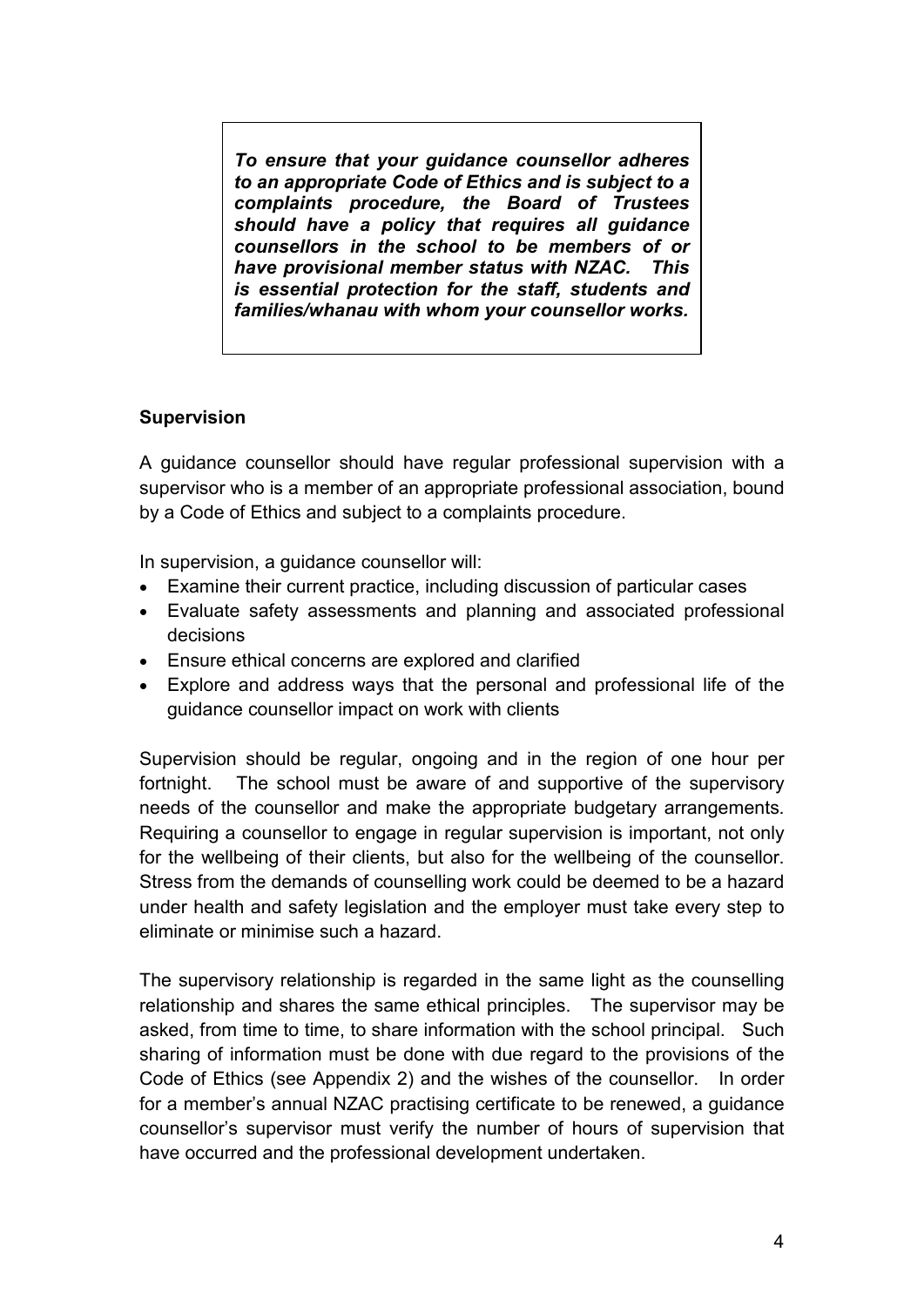# **What to look for?**

The appointee should:

- Possess a minimum of a Level 6 qualification in counselling or be actively working towards a qualification of at least this level. (Membership of NZAC is restricted to people with counselling qualifications at Level 6 or above. A postgraduate diploma or Masters degree in guidance counselling is the level that is held by the majority of practising guidance counsellors.)
- Be a registered teacher with a current practising certificate, preferably with experience of teaching adolescents.
- Hold current membership or provisional status with NZAC.
- Be prepared to undertake regular ongoing supervision from a professional counselling supervisor.
- Have an understanding of school systems and contexts and be able to contribute to management decision-making.
- Be able to work effectively in the bicultural and multicultural contexts of New Zealand education.
- Demonstrate empathy with the needs and feelings of others.
- Acknowledge and respect diversity of culture, gender, age, disability, religion and sexual orientation.
- Be a skilled communicator.
- Demonstrate ability to build and maintain effective working relationships.
- Have skills to identify students and groups of students who are at risk of poor educational and/or social outcomes and develop plans and programmes to assist them.

A sample job description for a guidance counsellor as provided below (Appendix 1).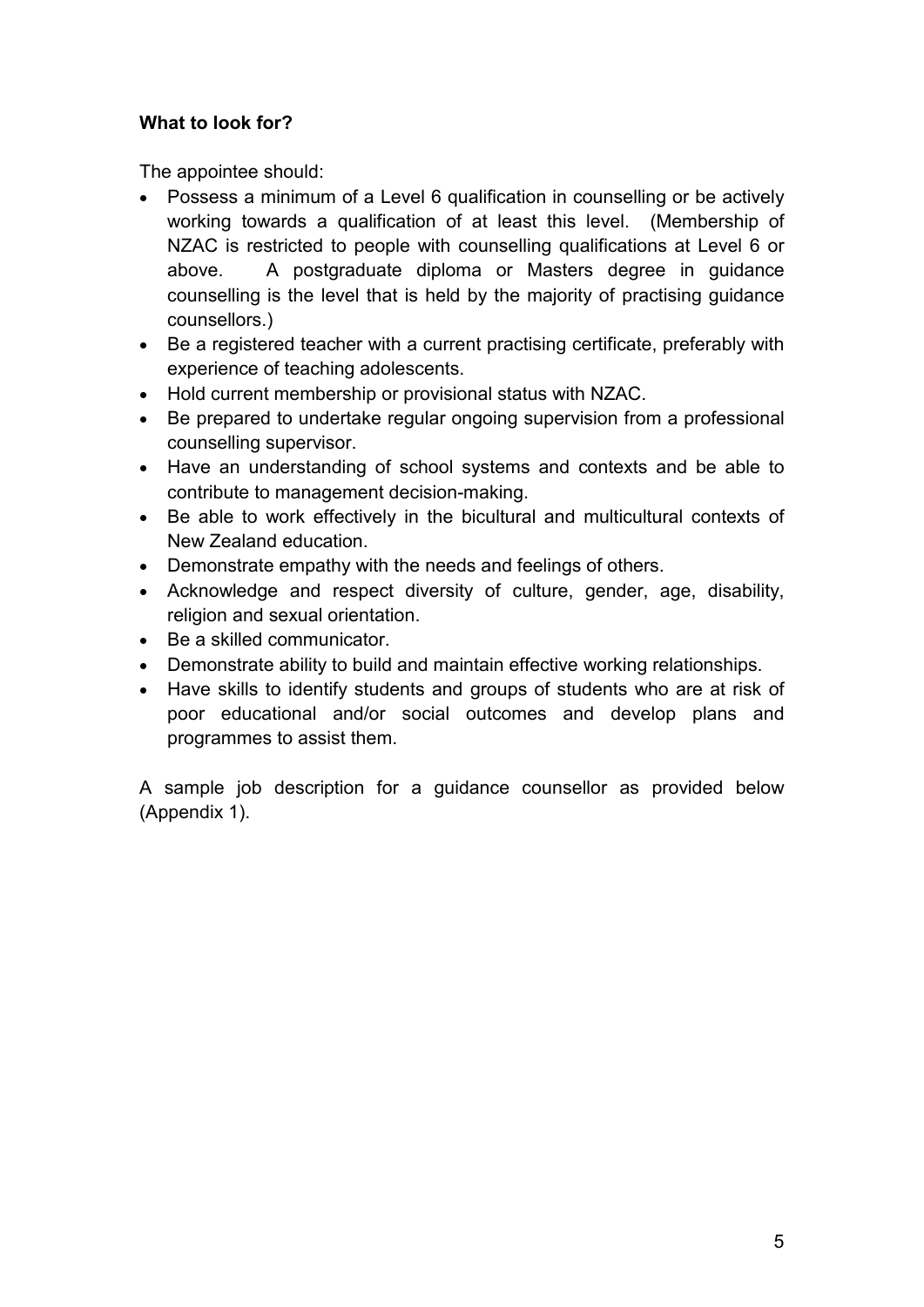# **Interviewing for a guidance counsellor**

This is a significant role in the school and the composition of the panel should reflect the importance of the position. The panel should ideally include a guidance counsellor from outside the school/kura who is a member of NZAC.

### *Possible questions for guidance counsellor interviews*

- 1. What factors influenced your decision to take up counselling as a career?
- 2. Why have you applied for this particular position?
- 3. What personal qualities do you believe you would bring to this position?
- 4. What theoretical models of counselling do you use in your practice?
- 5. If I was one of your clients, what might I experience in a session with you?
- 6. What skills and understandings would you bring to counselling in a crosscultural context?
- 7. What do you see are the main components of the school counsellor's job? Please indicate what you consider to be your priorities.
- 8. How would you go about making yourself known to, and accepted by, both staff and students?
- 9. How should a school's guidance network function and how do you see your role within that network?
- 10.How would you deal with the issue of counsellor-client confidentiality in your communications with the Principal, members of staff, and parents or quardians?
- 11.What experience have you had in developing pastoral care or guidance programmes for staff as well as students?
- 12.What programmes would you like to set up within this school?
- 13.You would have a budget to operate your department. What would be your priorities for expenditure?
- 14.What support system would you envisage putting in place for yourself within the school and outside of the school?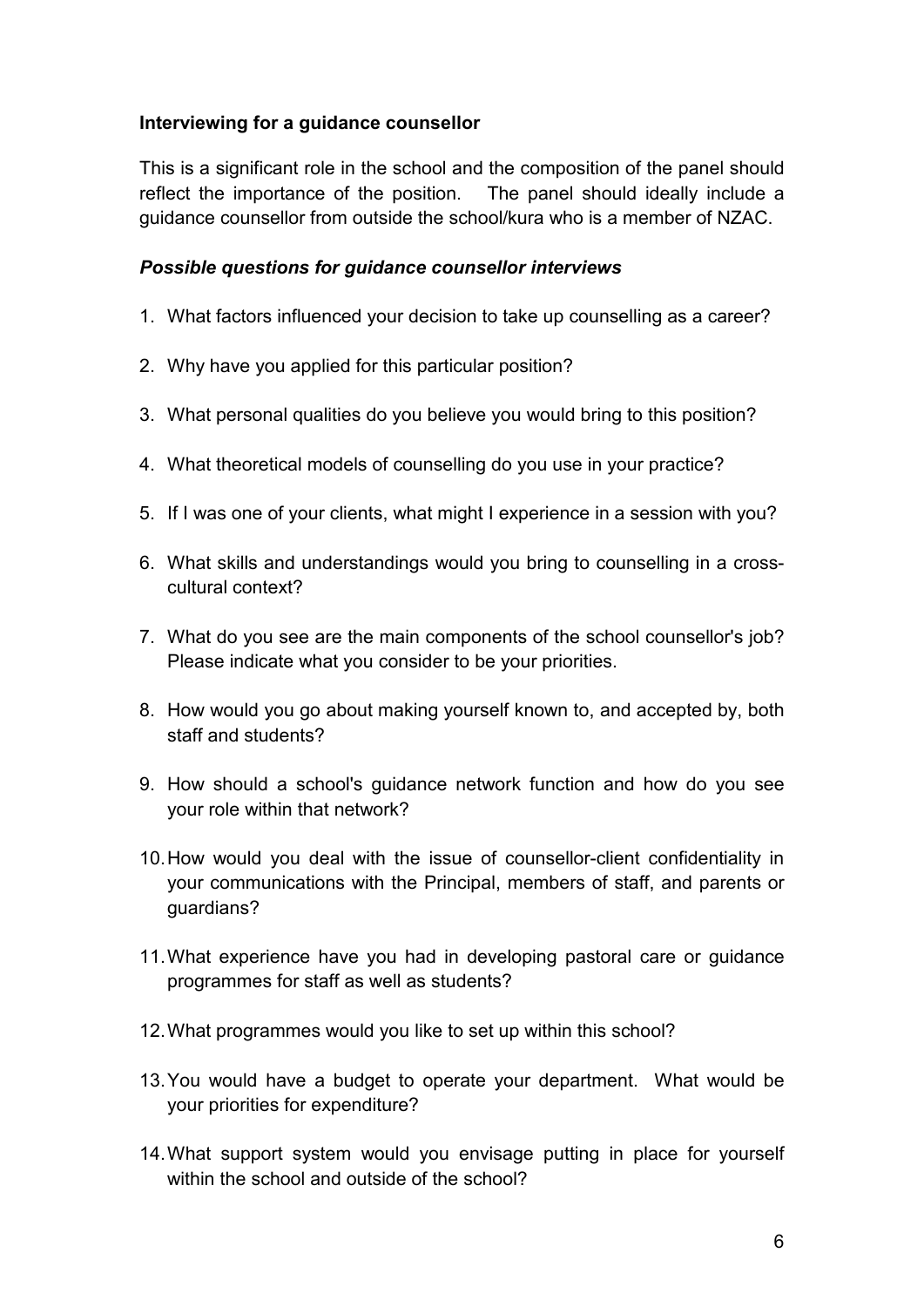- 15.How would you build relationships within this school's community?
- 16. How could you, as counsellor, support equity in the school?
- 17.What contribution can you make to the wider life of the school and its community?
- 18.How do you see yourself contributing to the particular characteristics/special character of this school?
- 19.How do you see the counselling and discipline systems working in with each other?

# *Possible scenarios*

Some schools like to present potential guidance counsellors with one or more scenario to respond to. The following examples indicate the kind of scenarios that might be used:

- *You have three students referred to you at the same time. One may be pregnant and wants a pregnancy test; one is suicidal; one has been referred by a Dean as having been caught carrying drugs. There is a Deans' network meeting in an hour and you have not yet completed the minutes from the last meeting. What would you do?*
- *A student discloses to you sexual abuse by an uncle. What steps would you take? Who would you inform?*
- *A student has reached a stage in the discipline chain that requires parents to be rung. The student discloses to you that he will "get the bash" when the parents are told. What would you do?*
- *A very experienced teacher comes to you presenting high stress levels from a combination of work and personal issues that are affecting their professional practice. How would you support them?*
- *A student tells you that her 'friends' have created a page on a social networking website that markets her as sexually available, with supporting photos. What would you do?*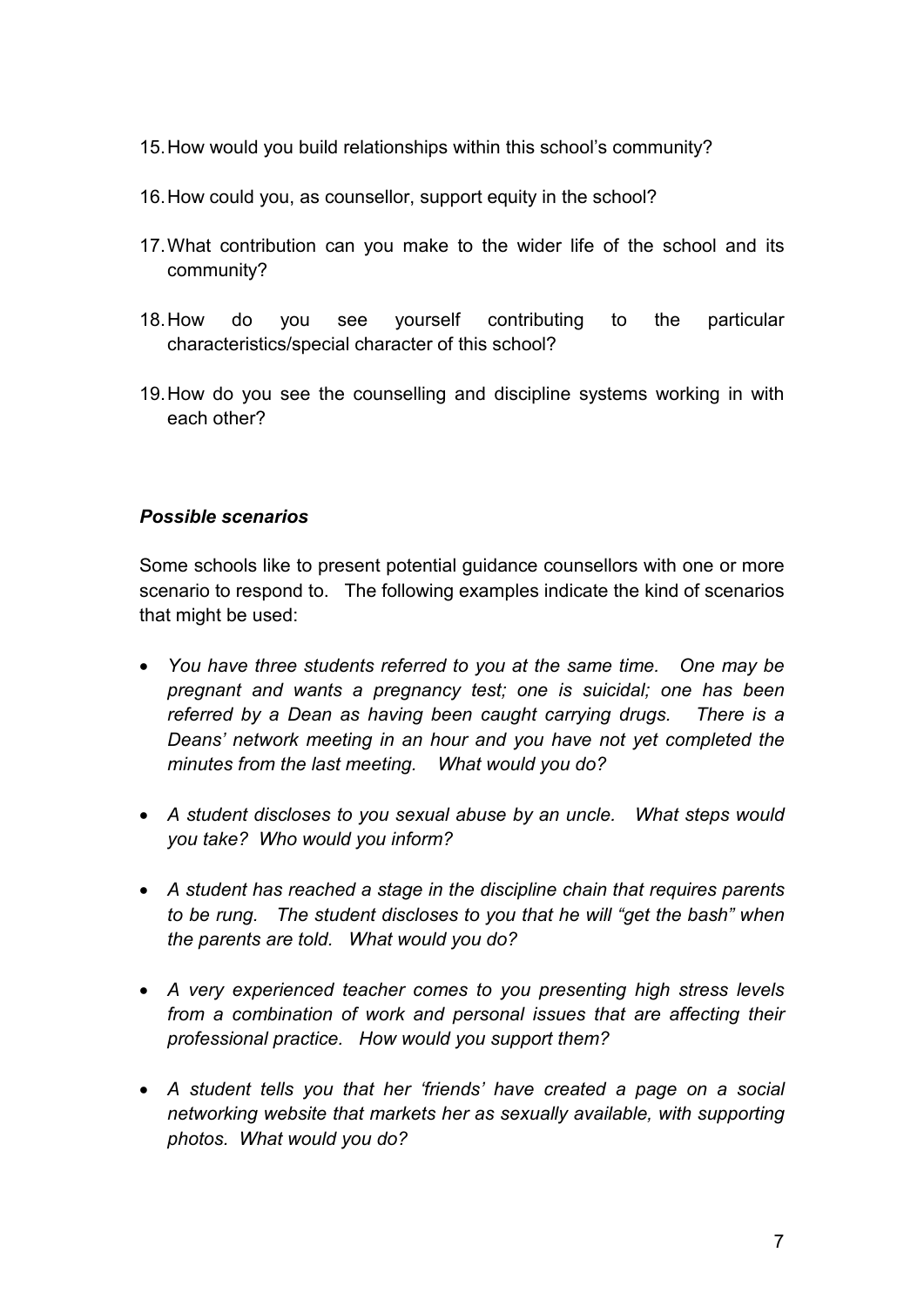# <span id="page-9-0"></span>**Suggested staffing ratio for guidance counselling**

From 1989 until 1995, the Ministry's staffing formula for schools contained a "tagged" element that had to be used to employ guidance counsellor(s). While the "tagging" was removed in 1995 by the Ministerial Reference Group on staffing, it does still serve as a useful indication of the amount of staffing that was considered reasonable at that time to allocate to guidance counselling.

# **However, the increasing number and complexity of issues presented by students currently would suggest that the previous staffing levels are an absolute minimum.**

The formula used to be as follows:

- Year 9-13 roll below 400 but above 200: 0.6 FTTE
- Year 9-13 roll 400-899: 1 FTTE
- Year 9-13 roll 900-1199: 1.5 FTTE
- Year 9-13 roll 1200-1399: 2 FTTE
- Year 9-13 roll 1400-1799: 2.5 FTTE
- Year 9-13 roll 1800+: 3 FTTE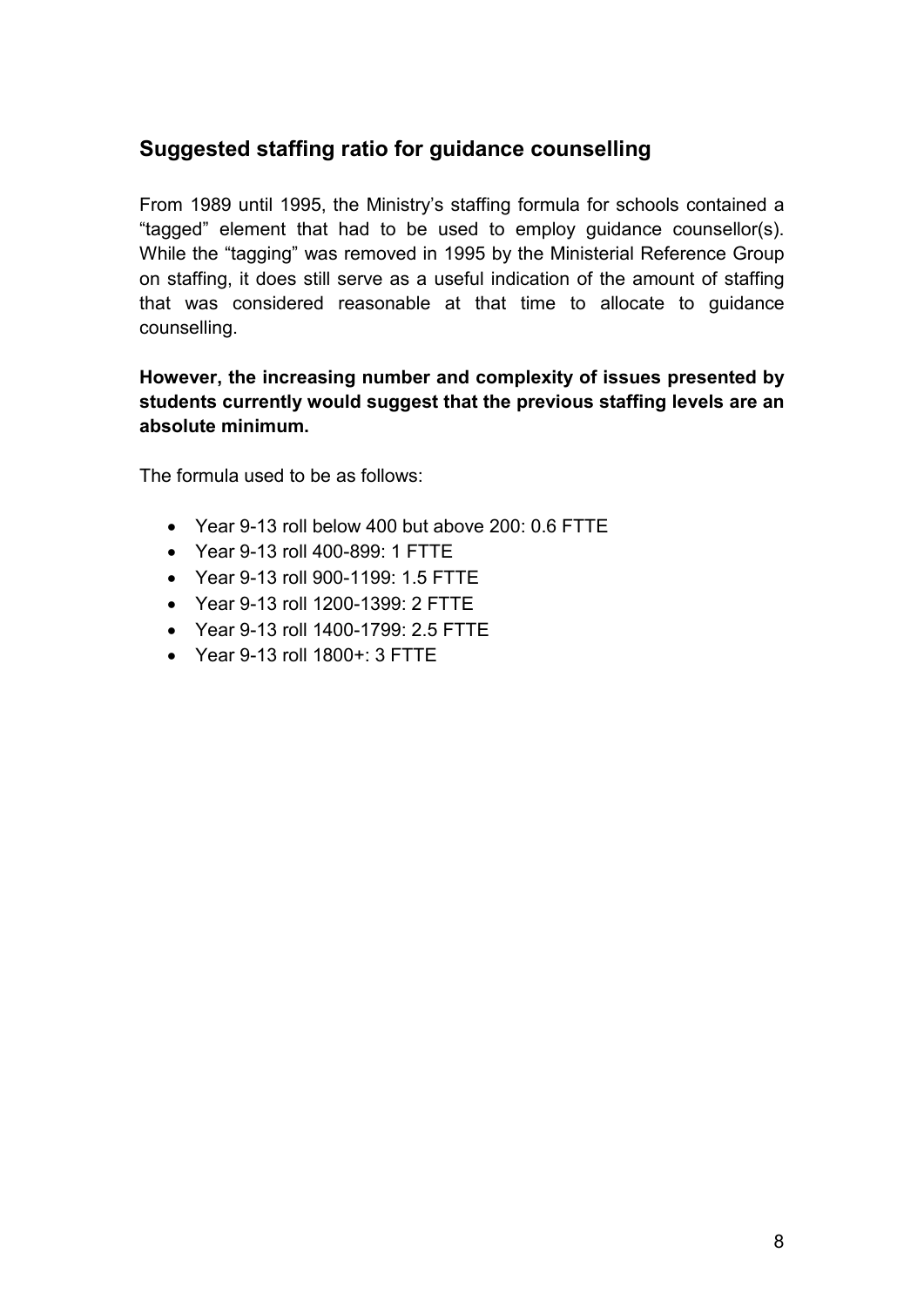# <span id="page-10-0"></span>**Where the guidance counsellor fits in the school**

The guidance counsellor role is very complex, because a counsellor needs to build and maintain professional relationships with a wide range of people. The counsellor is bound by ethics of confidentiality that can be both a privilege and isolating. There are tensions between different aspects of the role, e.g. advocacy for students, supporting staff, supporting parents and ensuring a safe environment for all.

# **Working with students**

Counselling in a school setting provides students with an opportunity to explore difficulties and concerns and empowers them to make informed decisions. This work aims to support best possible educational and social outcomes for all students. The guidance counsellor is pivotal in establishing and maintaining a safe and inclusive school culture that recognises and celebrates diversity. The guidance counsellor does not discipline and punish students as this could compromise the counselling relationship.

This work includes:

- Providing a professional and confidential counselling service for all students.
- Providing guidance services, programmes and activities.
- Promoting healthy communication between families, peers and staff.
- Student advocacy.
- Mediation/restorative practices.
- Accessing support from a variety of external agencies and social services.
- Identifying students at risk and providing appropriate support.
- Ensuring all services are accessible and appropriate for Maori and other ethnic groups within the school community.

# **Working with principals**

The key professional relationship for a guidance counsellor is with their principal. Refer to the section 'The principal/guidance counsellor relationship' on p.9.

### **Working with staff**

A major task for the counsellor is the sharing of expertise to support all staff in their guidance and teaching roles. An allied task is to generate support from staff for students whose individual needs may have become apparent through counselling or other guidance activities.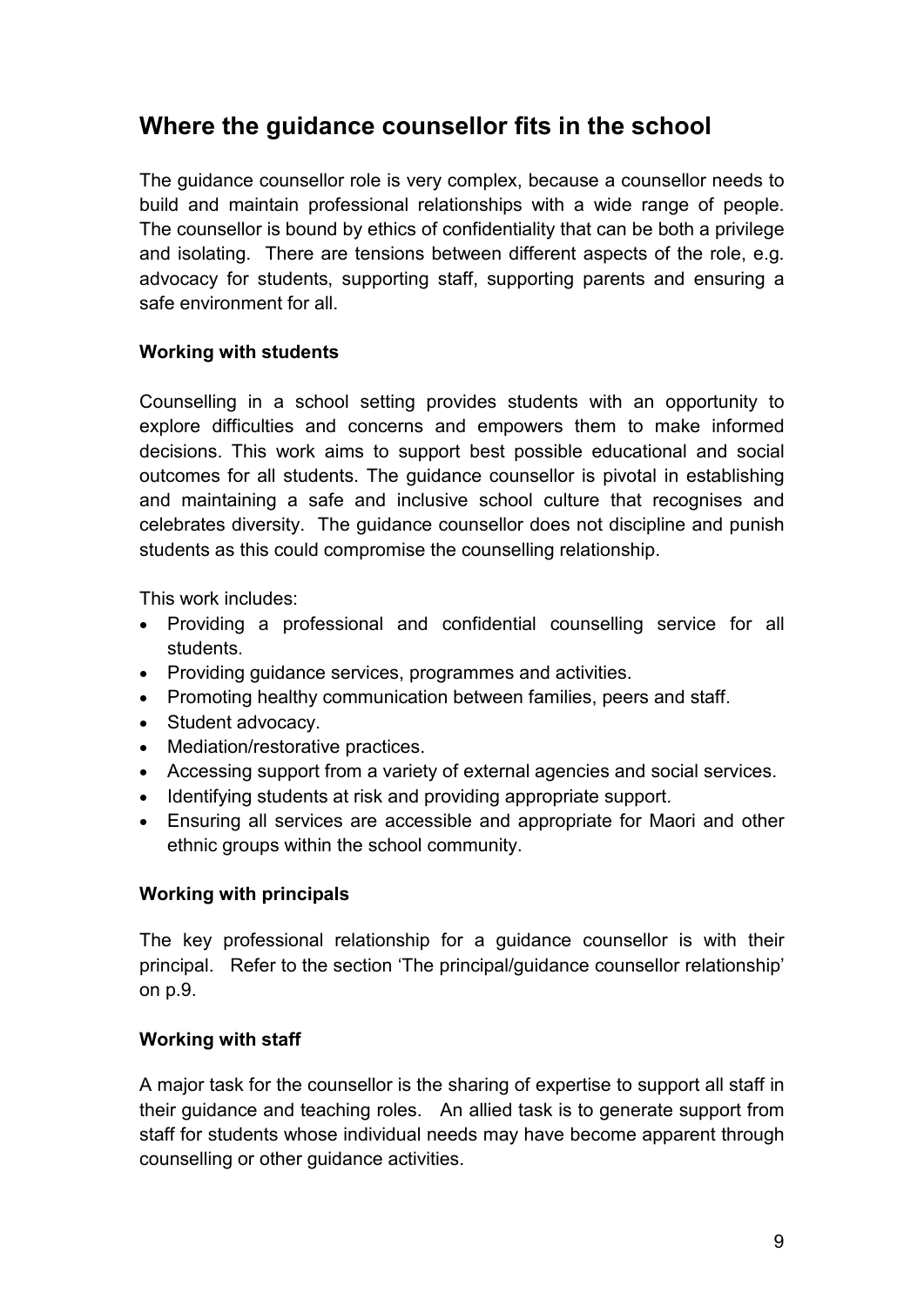Guidance counsellors work closely with deans, form tutors and administrators with pastoral responsibilities in the school. The quidance counsellor's position is most effective when staff work with them in a collaborative and consultative way, while recognising that confidentiality and autonomy of therapeutic decision-making are central to the guidance counsellor role. On matters of safety, the guidance counsellor should have a leading role. The guidance counsellor helps to establish a safe and inclusive climate in the school, free of intolerance, harassment and bullying.

Work may include:

- Providing a professional and confidential counselling service for all staff.
- Providing opportunities to resolve issues in student-teacher relationships.
- Where appropriate and within the bounds of confidentiality, sharing information with staff so students are effectively supported.
- Taking a specialist role and acting as a resource person in the development of pastoral care programmes.
- Assisting with the review and implementation of the school's guidance policies.
- Assisting teachers to develop appropriate strategies to meet the individual needs of students.
- Working with staff in contributing schools to help with the transition of students from primary to secondary school.
- Assisting staff to access guidance resources.
- Providing staff with professional development in areas such as mediation, listening skills, interview skills, restorative practices and conflict resolution.

# **Working with families/whanau/caregivers**

Counsellors are well placed to be a resource person for families and should be available to families/whanau/caregivers in both a counselling and consultative role. This work aims to ensure the best educational and social outcomes for their children.

Work may include:

- Providing a professional and confidential counselling service for families/whanau/caregivers.
- Supporting families in times of crisis.
- Assisting families with setting appropriate rules and boundaries for their children's behaviour.
- Sharing information about adolescent development while acknowledging the tensions, challenges and rewards of living with teenagers.
- Sharing family concerns with staff where appropriate.
- Facilitating parenting courses.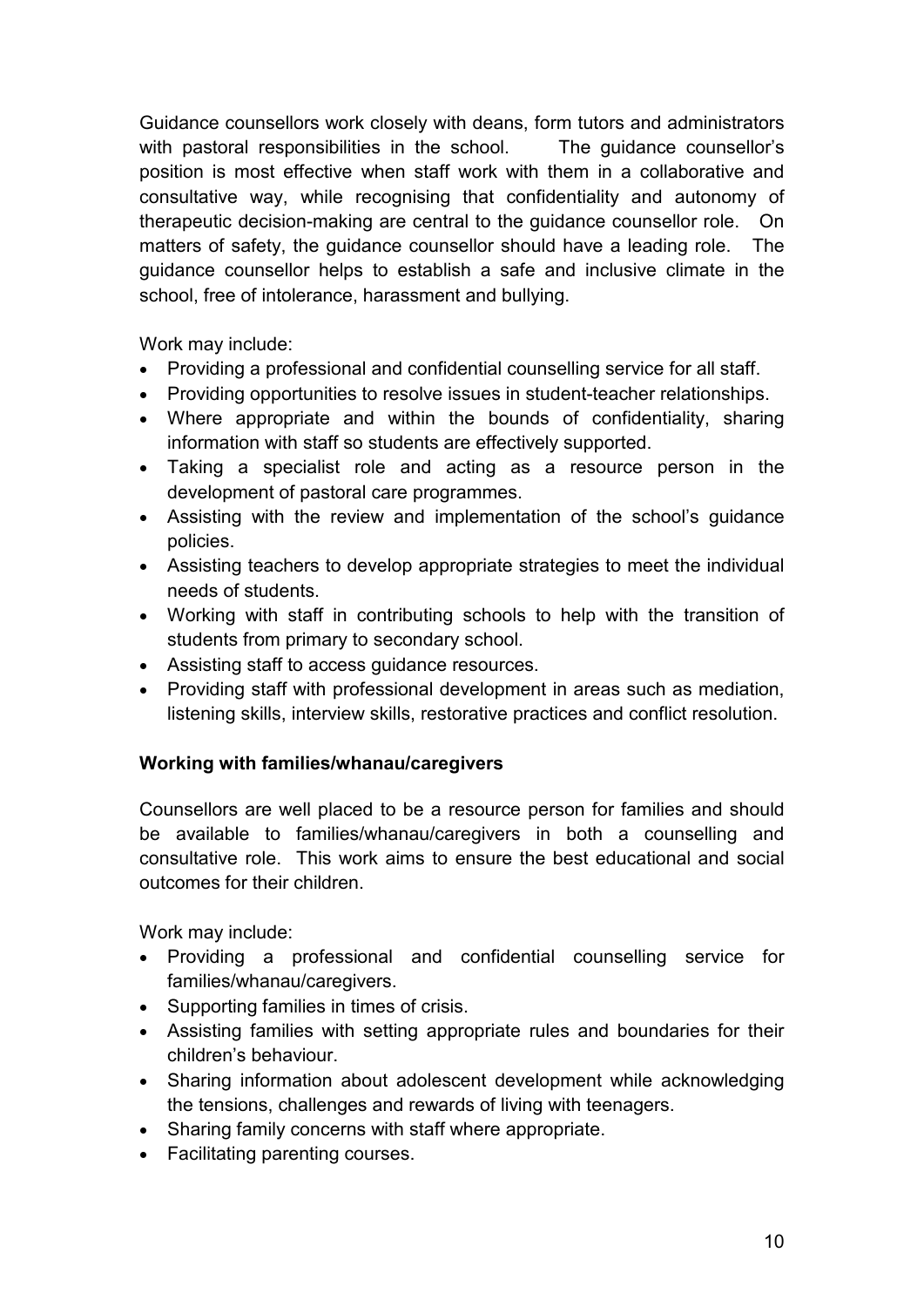- Working with families/whanau to seek appropriate referrals to specialist agencies.
- Providing counselling, support and advocacy prior to and at Board and in discipline matters. (See Guidelines for principals and Boards of Trustees on stand-downs, suspensions, exclusions and expulsions, downloadable from [http://www.education.govt.nz/school/managing-and-supporting](http://www.education.govt.nz/school/managing-and-supporting-students/student-behaviour-help-and-guidance/stand-downs-suspensions-exclusions-and-expulsions-guidelines/)[students/student-behaviour-help-and-guidance/stand-downs-suspensions](http://www.education.govt.nz/school/managing-and-supporting-students/student-behaviour-help-and-guidance/stand-downs-suspensions-exclusions-and-expulsions-guidelines/)[exclusions-and-expulsions-guidelines/\)](http://www.education.govt.nz/school/managing-and-supporting-students/student-behaviour-help-and-guidance/stand-downs-suspensions-exclusions-and-expulsions-guidelines/)

# **Working with outside agencies and community groups**

The diversity and complexity of the issues that clients bring to a school guidance counsellor means that involving outside agencies and community groups, including iwi/hapu organisations, in their work is essential.

The work may include:

- Initial liaison with, and referral to, appropriate agencies and groups to address specific issues for students, staff or their families.
- Acting as liaison person between the agency/group and the school.
- Supporting students and parents in the maintenance of the agency/student/family relationship.
- Working with agency and community group personnel to ensure that help is on-going and appropriate.
- The counsellor will ensure that help provided by agencies and community groups outside the school setting will be delivered in a way that ensures respect for the diversity of each student's background and needs.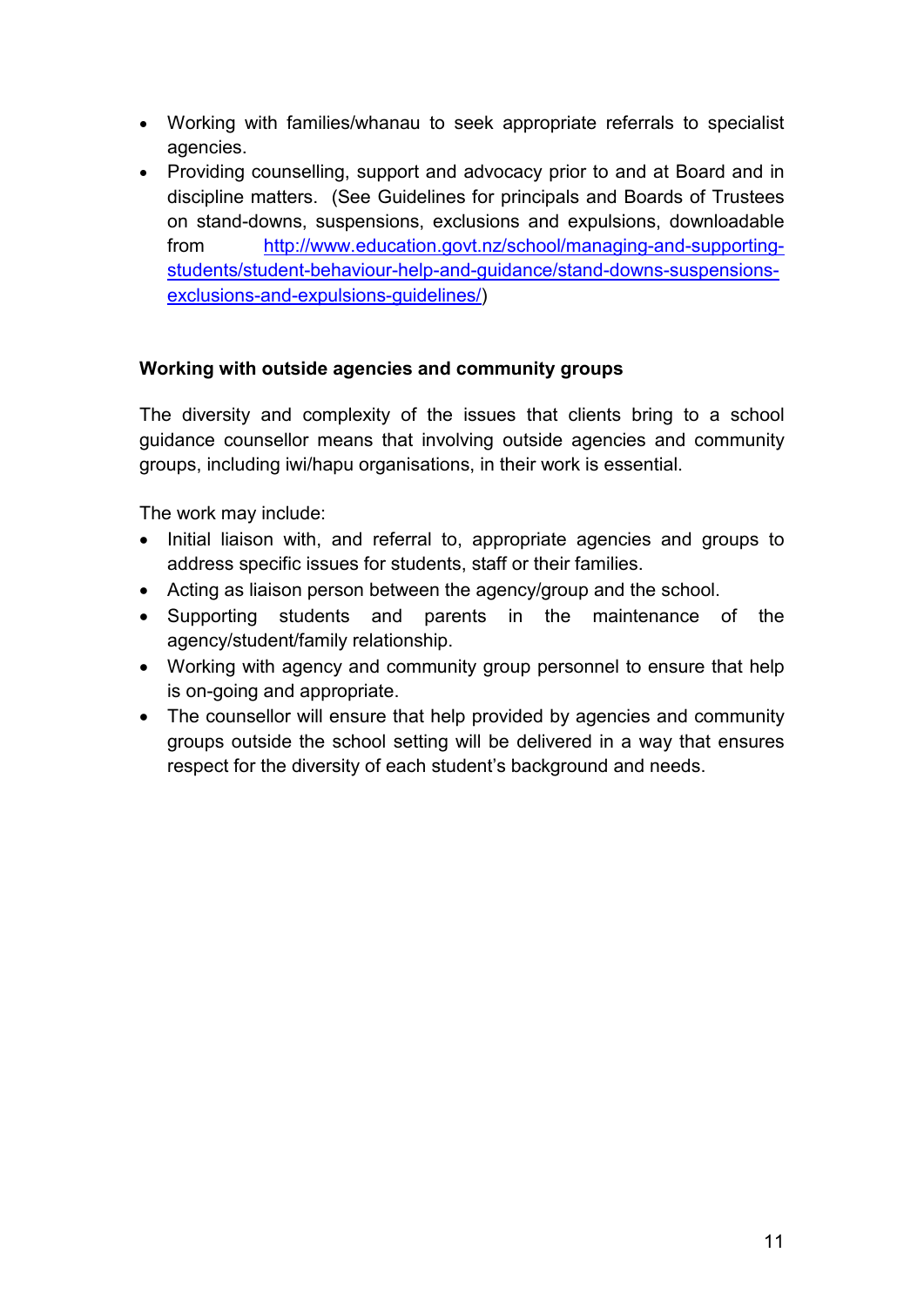# <span id="page-13-0"></span>**The principal/guidance counsellor relationship**

*Notes supplied to First Time Principals Programme: September 2002 by Jean Martel*

# **What can the principal expect of the counsellor?**

# *Professional training*

The principal can expect that the counsellor:

- Will be trained, or in the process of being trained.
- If new to the role, will agree to undergo and complete training, but may well have demonstrated their commitment by having already begun training. (Study awards for newly appointed guidance counsellors are available each year, and the closing date is normally early August. These are available for full- or part-time study.)
- Will either be a member, or a provisional member of a professional body, e.g. the New Zealand Association of Counsellors (NZAC), to ensure that they are working within the ethical guidelines of that body.
- If unable to obtain membership, will still be bound by school policy, to work under the same professional guidelines as if they were a member.
- Gives importance to networking with fellow counsellors and attends further training opportunities both locally and nationally.

# *Casework*

The principal can expect that the counsellor:

- Will have their practice regularly supervised by a person who is a member of a relevant professional association.
- Has well thought out boundaries in their case work.
- Keeps an appointment system for clients that balances a student's educational progress with their guidance needs.
- Is prepared to counsel staff.
- Will tell of suicidal students at an agreed risk level and how their management at school has been planned.
- Keeps notes (when appropriate) securely, and of a sufficient standard to be useful and credible when referring to outside agencies, abuse disclosures, etc.
- Is able to account for their practice by reporting analysed statistical data, details of programme delivery, community contact, referral agencies, BOT reports, etc..

# *Community*

The principal can expect that the counsellor: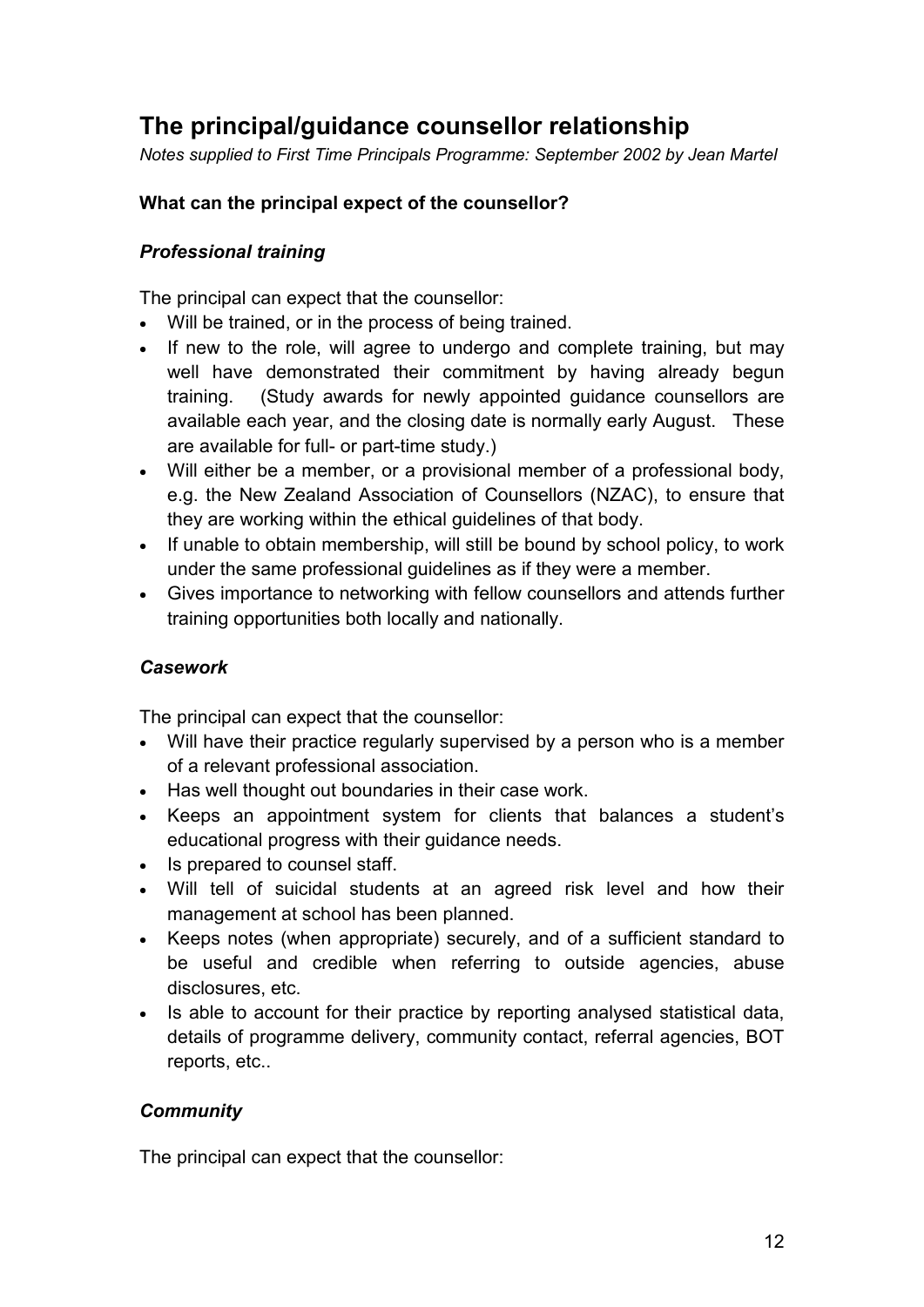- Is familiar with local hapu and iwi and knows the contacts for referral and cultural supervision when appropriate.
- Has identified ethnic groups in the school, is knowledgeable about their issues and familiar with their support networks.
- Is familiar and knowledgeable about local referral agencies, their strengths and weaknesses, and is aware of, and uses, support networks both formal and informal.
- Is pro-active in the school and parent community by initiating group work, information sharing, prevention programmes, etc.

# *Advocacy*

The principal can expect the counsellor:

- Will be an advocate for students, often challenging the system or individuals within it.
- Will be somewhat radical on occasions and work to be an agent of change.

# *Trainer and evaluator*

The principal can expect the counsellor:

- Is skilful as an analyst and evaluator, a barometer able to identify issues and themes in the staff, student and parent communities.
- Has well versed communication and mediation skills and is able to offer training to staff and students in guidance/pastoral matters.
- Will play a lead role should the Traumatic Incident Plan (TRIP) be initiated.
- Be aware and sensitive of the risk management dilemmas as they apply to schools.

# **What can the counsellor expect of the principal?**

# *Policy and role*

The counsellor can expect that the principal:

- Will clearly enunciate and communicate the guidance philosophy of the school together with the policies and strategies in place to action it.
- Will ensure that school policies support the unique role of the counsellor as a specialist member of the staff (e.g. a policy that explains that counselling is a confidential service for students), and that such policies are well communicated to parents and the community.
- Welcomes input into policymaking that affects the guidance system.
- Has pre-determined, by discussion, the exact purpose of the role played by the counsellor in suspension matters and that others involved are aware of how it will be.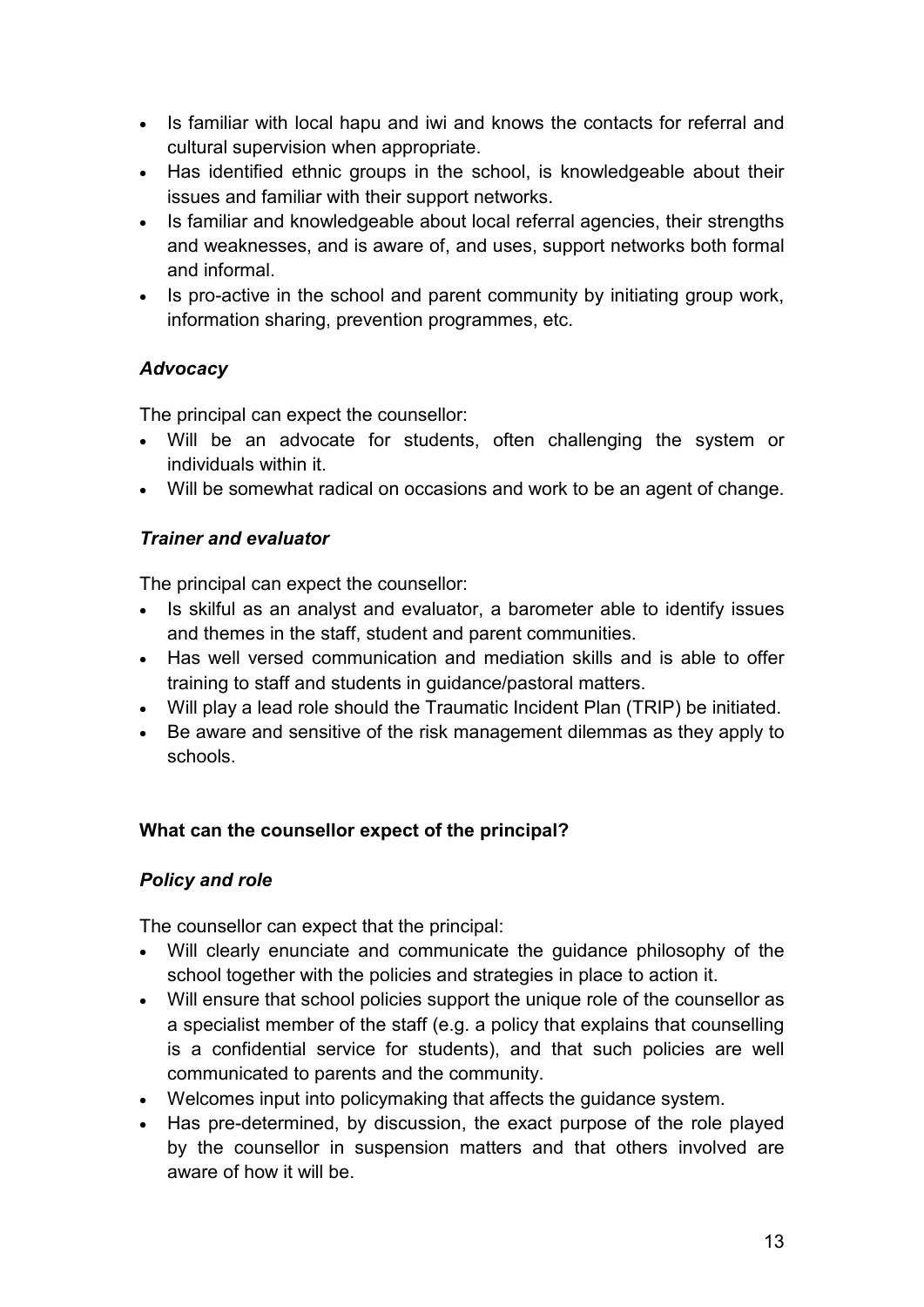# *Casework*

The counsellor can expect the principal:

- Trusts them and their judgements, at least until proved otherwise.
- Will understand that the counsellor is bound by ethical considerations unlike those of teachers and will make sure confidentiality and the issues around this are rehearsed together, before a crisis occurs.
- Understands that neither codes of ethics or the law provide answers to ethical dilemmas and accepts that when considering ethical dilemmas, the counsellor's work with a student may be judged more important than obeying school rules.

# *Communication and consultation*

The counsellor can expect the principal:

- Meets with them regularly and communicates openly, within the bounds of ethical considerations.
- Discerns that the outcomes of working with clients who are self-referred and those who are referred by other staff are likely to be different.
- Consults them in matters regarding individual students about whom they may have useful information.
- Will appraise their performance, though this will be done, at least in part, by a fellow professional counsellor/supervisor. In the case of guidance counsellors, "the appropriate standards are applied in the context of their student case work" (STCA, Appendix H). The Education Council's website includes material to assist schools and counsellors about appropriate evidence using the Practising Certificate Criteria for guidance counsellors: [http://educationcouncil.org.nz/content/how-can-practising](http://educationcouncil.org.nz/content/how-can-practising-teacher-criteria-be-met-teachers-specialist-roles-secondary-schools)[teacher-criteria-be-met-teachers-specialist-roles-secondary-schools](http://educationcouncil.org.nz/content/how-can-practising-teacher-criteria-be-met-teachers-specialist-roles-secondary-schools)

# *Resources*

The counsellor can expect the principal:

- Endeavours not to put them in a position that might jeopardise the work done with students (grounds duties, timetabling, etc.)
- Makes available a budget for such guidance matters as supervision, association subscriptions, etc.
- Provides counselling rooms and waiting areas conducive to the protection of client privacy.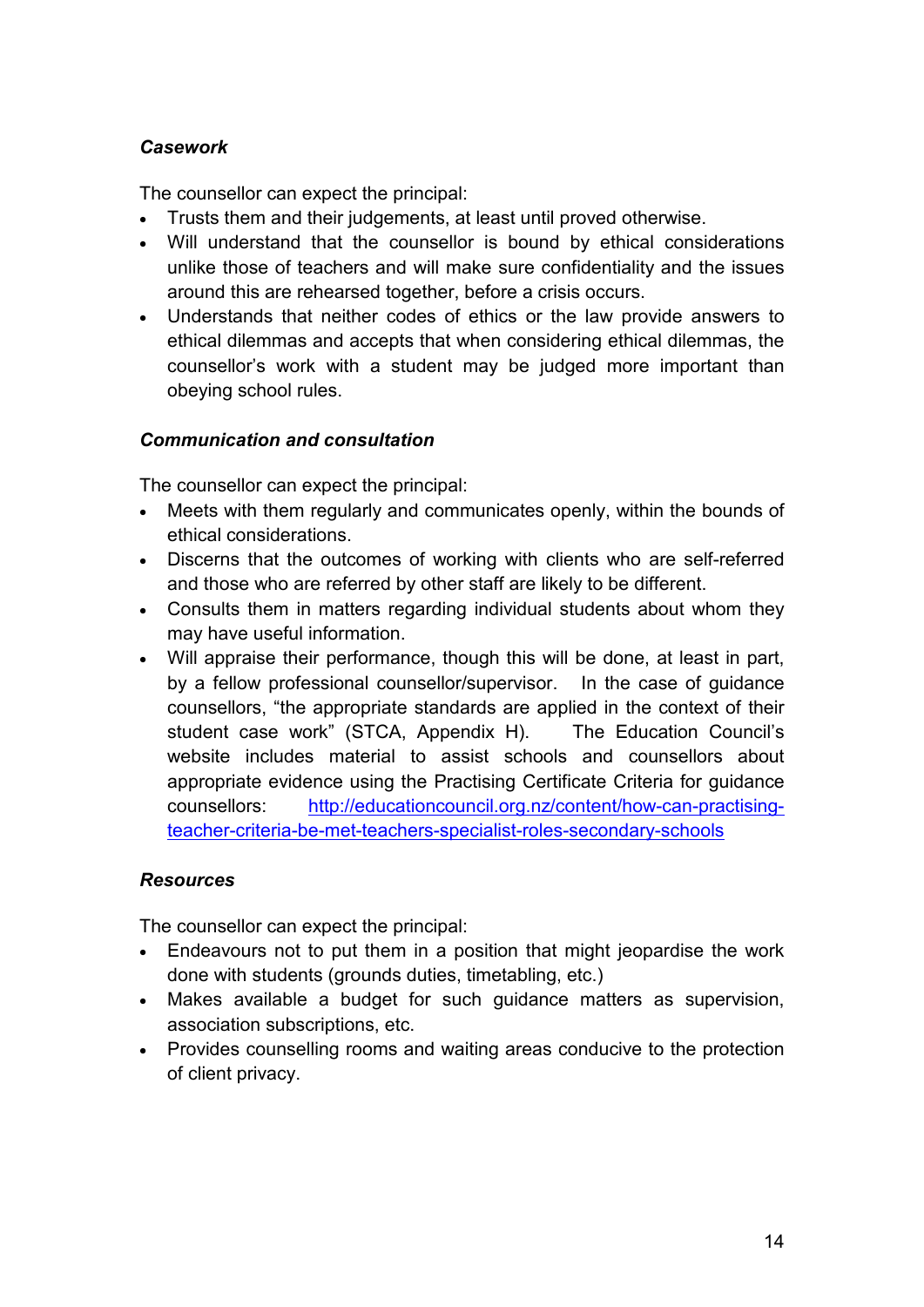# **When the relationship gets into difficulties**

- Confront the problems by talking with the counsellor.
- Use this document as a point of discussion. Do your expectations of each other match?
- Initiate a review by another counsellor/supervisor.
- Talk with the counsellor's supervisor.
- Scrutinise the qualifications and effectiveness of the counsellor's supervisor.
- Ask that the counsellor change their supervisor if you have cause for concern:
	- o Negotiate the choice from two or three suggested names.
	- o NZAC will offer help and suggestions.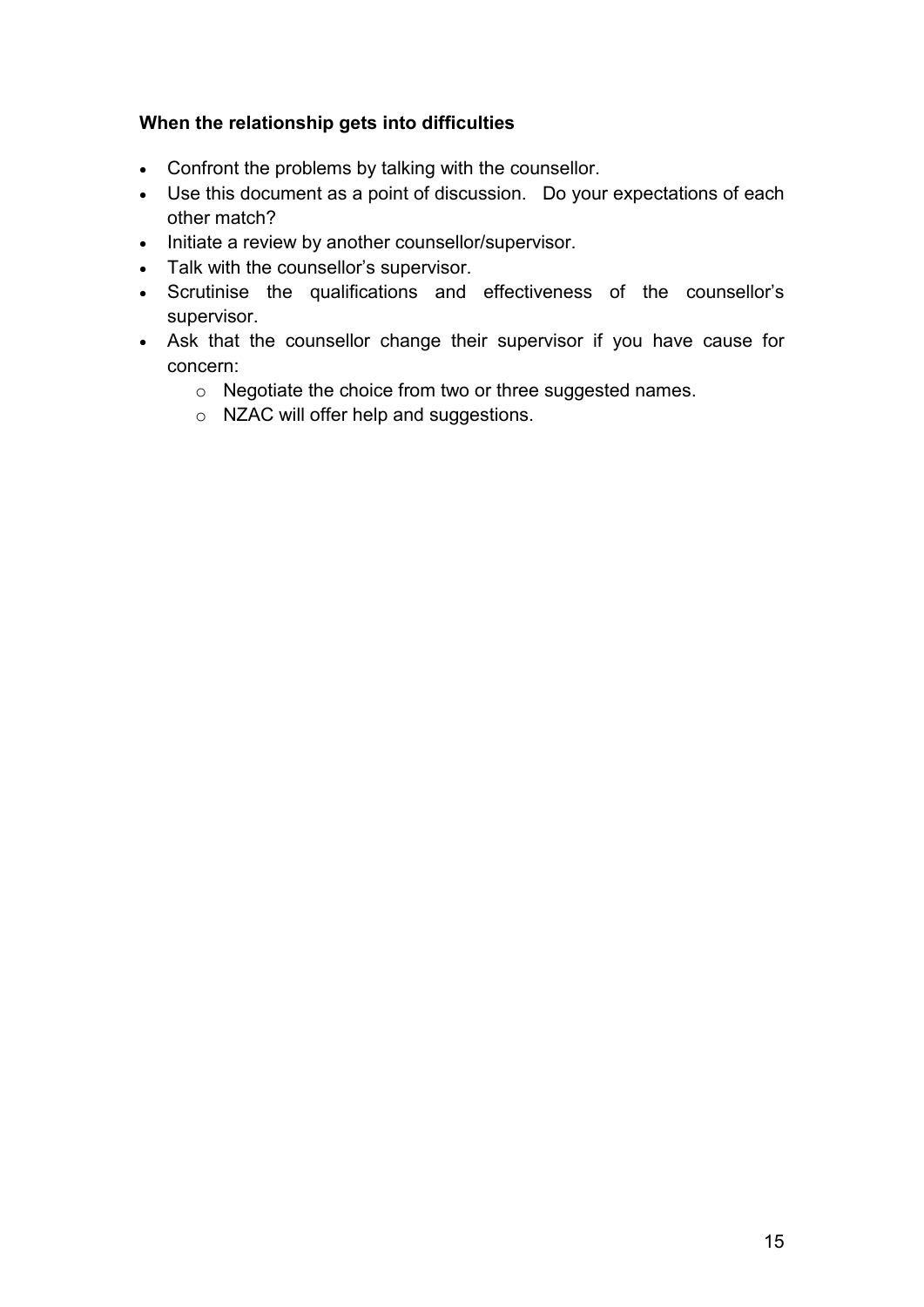# <span id="page-17-0"></span>**Useful references and readings**

### *References*

Education Review Office (2013) *Improving Guidance and Counselling for Students in Secondary Schools*. [http://ero.govt.nz/National-](http://ero.govt.nz/National-Reports/Improving-Guidance-and-Counselling-for-Students-in-Secondary-Schools-December-2013)[Reports/Improving-Guidance-and-Counselling-for-Students-in-Secondary-](http://ero.govt.nz/National-Reports/Improving-Guidance-and-Counselling-for-Students-in-Secondary-Schools-December-2013)[Schools-December-2013](http://ero.govt.nz/National-Reports/Improving-Guidance-and-Counselling-for-Students-in-Secondary-Schools-December-2013)

Education Review Office (2013) *Guidance and Counselling in Schools: Survey Findings*. [http://ero.govt.nz/National-Reports/Guidance-and-Counselling-in-](http://ero.govt.nz/National-Reports/Guidance-and-Counselling-in-Schools-Survey-Findings-July-2013)[Schools-Survey-Findings-July-2013](http://ero.govt.nz/National-Reports/Guidance-and-Counselling-in-Schools-Survey-Findings-July-2013)

Ludbrook, R. *The School Counsellor and the Law.* (Available Executive Officer NZAC, PO Box 25-154, Wellington 6146)

*NZAC Appointments of Guidance Counsellor Pack.* (Available Executive Officer, NZAC, PO Box 25-154, Wellington 6146)

NZPPTA (2015). *Information for school guidance counsellors on changes in registration, certification and authorisation (LATs).* <http://www.ppta.org.nz/communities/guidance>

*Code of Ethics: A Framework for Ethical Practice*, NZAC 2014 update, downloadable at [www.nzac.org.nz,](http://www.nzac.org.nz/) reprinted here as Appendix 2.

*Preventing and responding to suicide – Resource kit for Schools,* Ministry of Education 2013.

*Updated evidence and guidance supporting suicide prevention activity in New Zealand Schools 2003 – 2012*, Ministry of Health, 2012.

# *Readings*

"Counsellors shall arrange for regular and ongoing supervision with competent supervisors who should be either NZAC members, or members of another professional body with a Code of Ethics acceptable to the NZAC National Executive" (NZAC Code of Ethics, 9.1).

"It is advisable that all schools should have access to qualified, competent and externally supervised counsellors who assume the responsibility for the assessment and management of all at risk young people in the school… In the absence of a counsellor, another staff member or professional from outside the school with sufficient qualifications, experience and current competencies, may be designated to make an assessment, providing their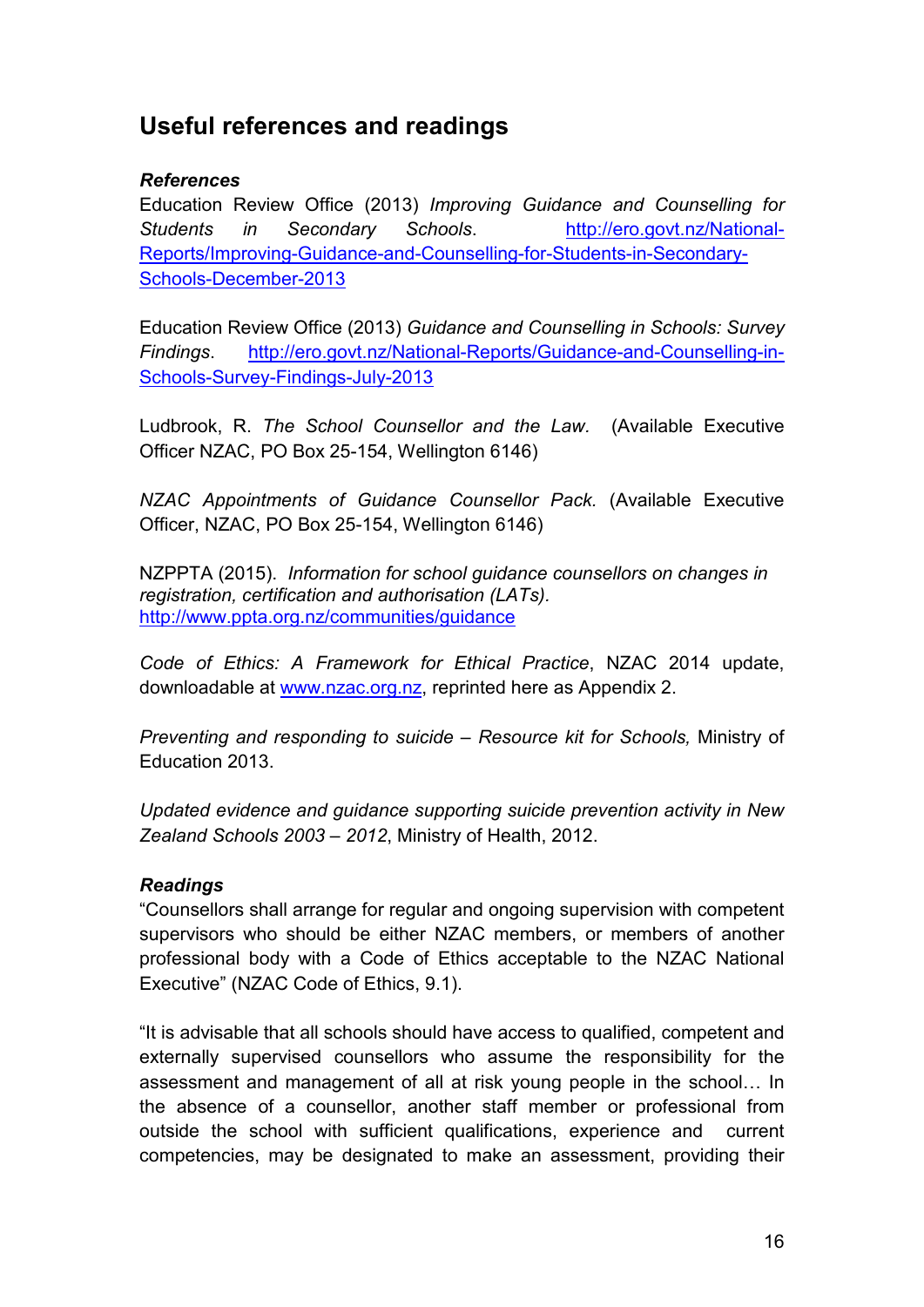work is professionally supervised" (p.12-13). *Young People at Risk of Suicide: A Guide for Schools*, Ministry of Education, 1998.

"Neither a principal nor a counsellor in a school is obliged to inform parents that a particular student is receiving counselling. If parents are told by the principal that their son or daughter is seeing the counsellor, the school counsellor is not legally obliged to disclose to parents information that the student shared in confidence, in counselling sessions." Ludbrook, R. (1991) *The School Counsellor and the Law*, Auckland: NZAC

"Counsellors shall treat all communication between counsellor and client as confidential and privileged information, unless the client gives consent to particular information being disclosed… Exceptions to confidentiality occur when:

- There is serious danger in the immediate or foreseeable future to the client or others
- The client's competence to make a decision is impaired
- Legal requirements demand that confidential material be revealed
- Responding to a complaint about counselling practice."

*Code of Ethics: A Framework for Ethical Practice*, NZAC 2002

"Each profession has its own distinctive value: law  $-$  justice / scholarship  $$ truth / business – honesty / counselling – trust." *Emeritus Professor Ivan Snook, Massey University*

"Ethical dilemmas revolve around balancing conflicting "goods" and these often involve situations that require a counsellor to balance the good of the client with the good of society."

"Protecting client privacy is both a legal and an ethical obligation for counsellors and others."

<span id="page-18-0"></span>Nelson Agee, M., Privacy and the School Counsellor, *ACCESS Critical Perspectives on Cultural and Policy Studies in Education* No.16, 1997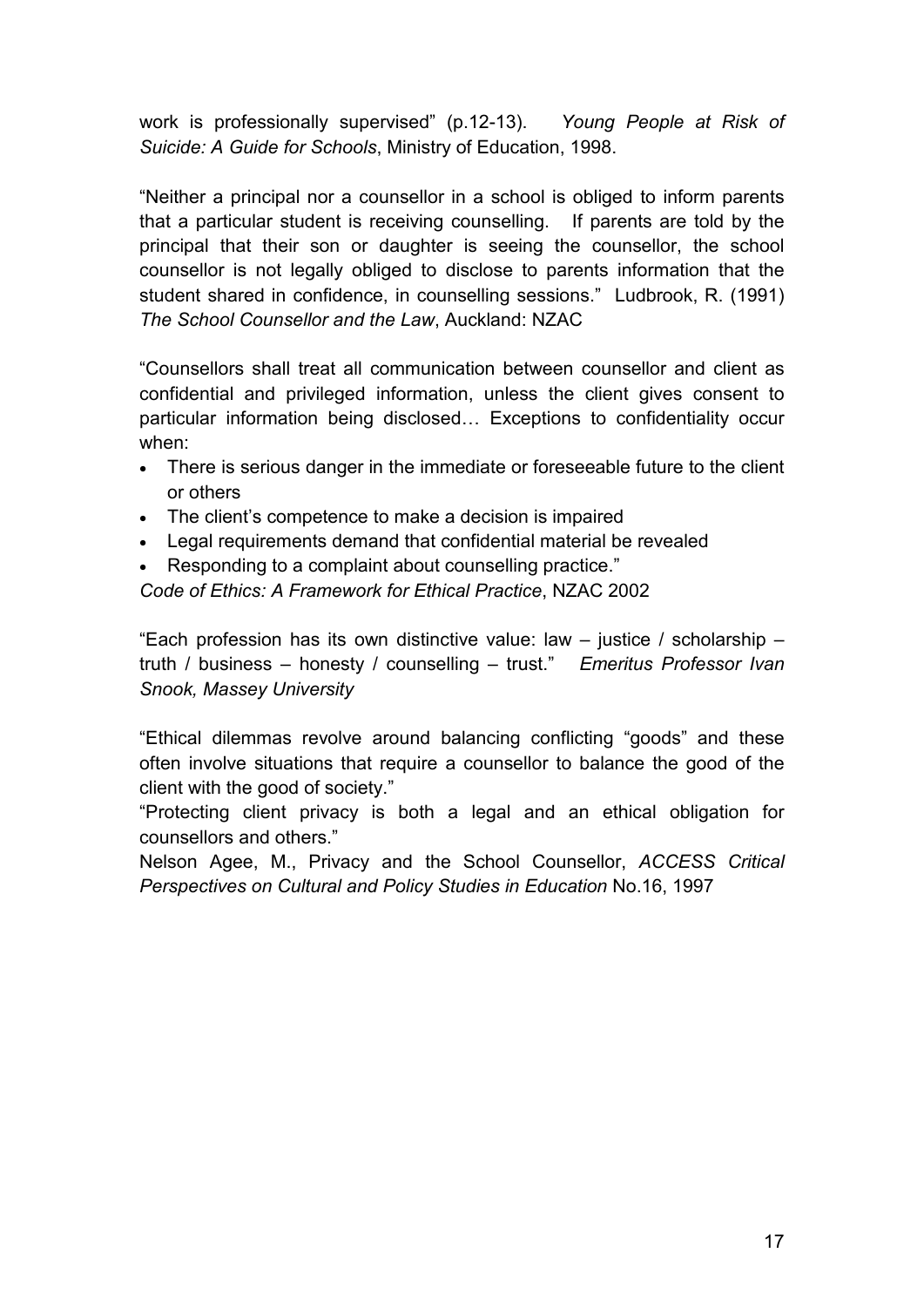# **Why be a member of NZAC**

### **Sharing a vision**

*Members of NZAC benefit greatly from networking opportunities and opportunities to share in professional practice. In a school situation, they are a minority, even though they may have unique training and skills. In NZAC they are amongst their peers, people who understand the counselling profession. In NZAC they have the opportunity to attend conferences and meetings and to share professional information. NZAC provides a pathway for counsellors to learn from others and grow in the process.*

### **What can NZAC offer the school counsellor?**

- The opportunity to learn about and develop best practices in school counselling. NZAC membership widens the opportunity for PD outside the educative frame. It allows you to share your professional experiences with counsellors with a wide range of experiences, frameworks and skills.
- The opportunity to share the latest research and keep current with happenings in the counselling profession through the NZAC's publications. NZAC offers two publications: the Newsletter, which provides articles and opinions from across a broad range of counselling experiences; the Journal, which provides academic material to promote the theory and practice of counselling, provides pertinent research and stimulates the development of counselling services in New Zealand.
- The opportunity to obtain NZAC subsidies for travel to overseas conferences, meetings, symposia, workshops or the like.
- The opportunity to receive advocacy services across a wide range of professional issues. NZAC is taking a far greater part in helping provide better conditions of employment for school guidance counsellors and provides schools with information that helps them to maintain a good counsellor/employer relationship.
- Ethical guidelines that help you run an effective and safe practice in your school. While ethics guide your practice, they also act as a protection for you and your clients in your school setting when conflicts of responsibility may arise.
- The opportunity for certification. Certification identifies to the public and your peers those counsellors who have met specific training and professional standards.
- The opportunity to participate in annual conferences that provide you with new ideas and techniques to help you meet the needs of your clients. The conference allows you to share ideas and thoughts, renew acquaintances and make new friends both on a national and international level.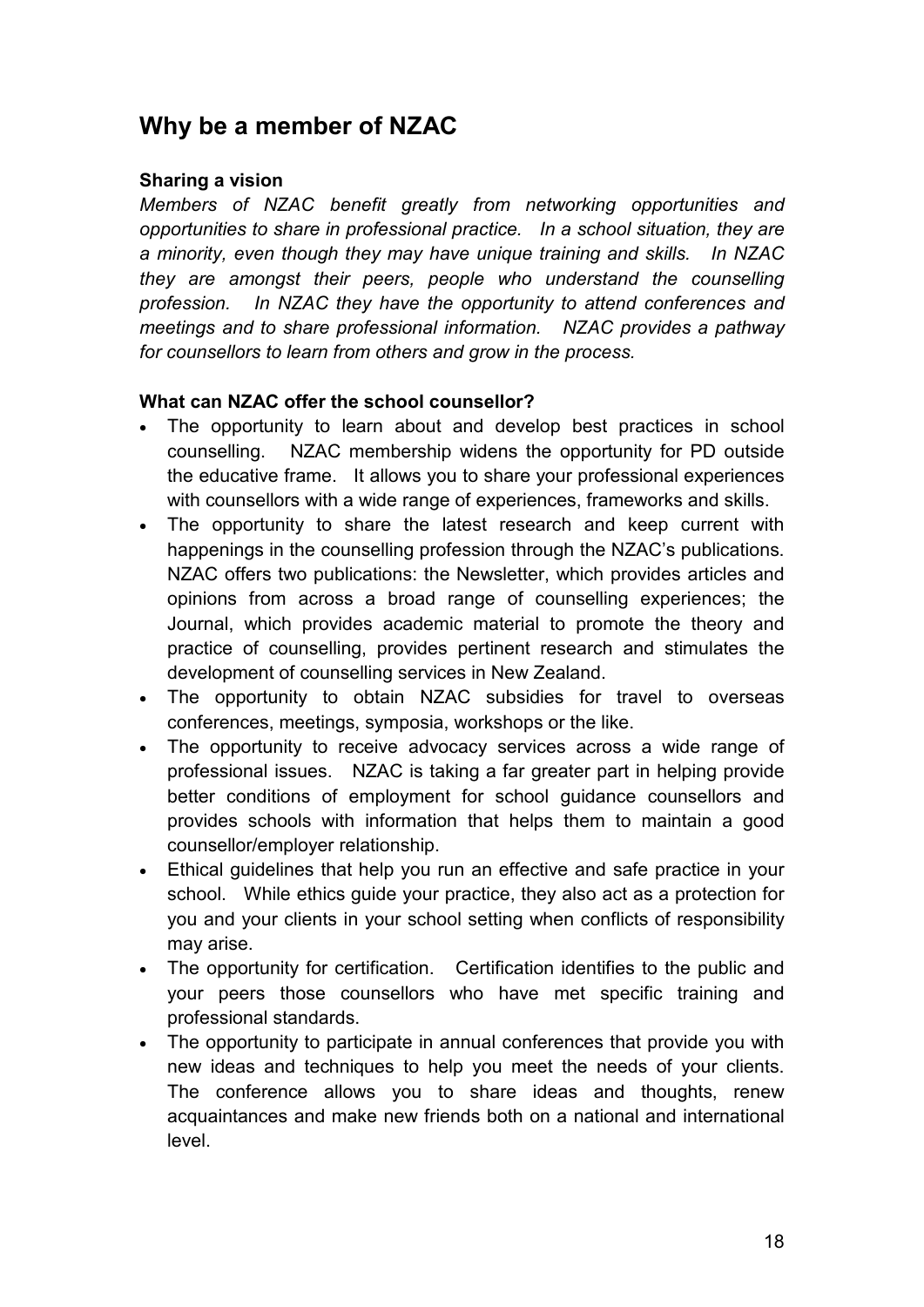• The opportunity to share your expertise, attend workshops, receive training, socialise and collaborate with other counselling professionals at a local level as a NZAC branch member.

If you have any questions or believe you are eligible for NZAC membership, contact:

The Membership Manager, NZAC, PO Box 25-154, Wellington 6146. Email: [membership@nzac.org.nz](mailto:membership@nzac.org.nz)

If a Board of Trustees requires membership of a professional association such as NZAC as a condition of employment, a guidance counsellor is entitled to reimbursement of the cost of that membership (STCA 7.6.1).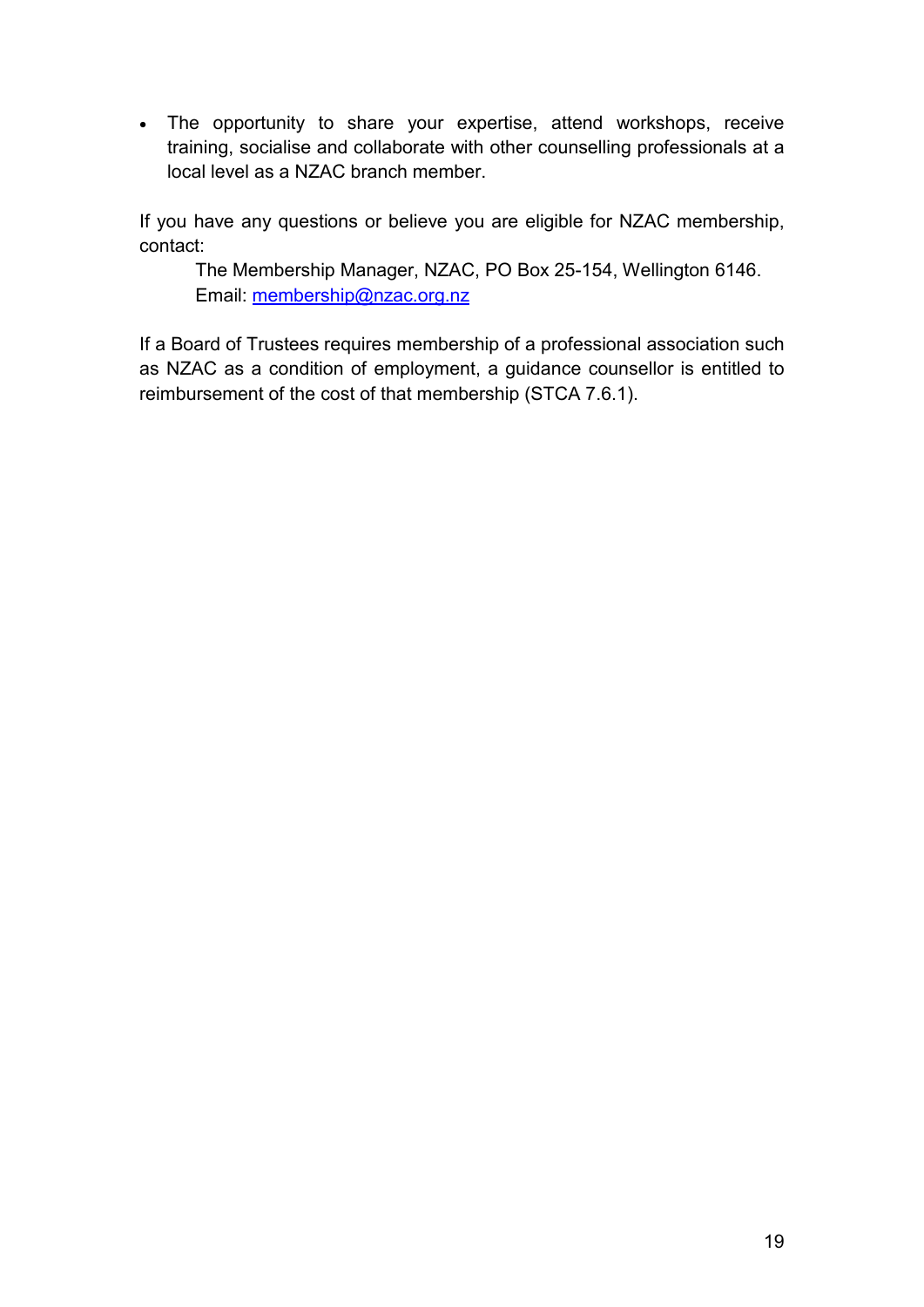# <span id="page-21-0"></span>**Why be a member of PPTA**

### **Where teachers stand together**

The Post Primary Teachers' Association/Te Wehengarua is the professional body representing teachers and principals in secondary, area and intermediate schools, technicraft centres, community education and itinerant music positions. (The word 'teacher' encompasses school guidance counsellors, including those who are employed on Limited Authorities to Teach.)

For more than 50 years, PPTA members have worked in schools and nationally to ensure all young people in New Zealand have equitable access to good quality state education.

PPTA provides ongoing advice, guidance and advocacy for members about their conditions of employment. As a PPTA member you will enjoy the following benefits:

- Collective agreements that guarantee your pay and conditions
- Professional advice, legal advice, employment relations education and dispute resolution
- Professional networks where you can take part in decision-making and influence the debate on crucial education issues. PPTA maintains an email network of guidance counsellors to keep them informed of developments. PPTA staff are happy to meet with regional and national groups of guidance counsellors and share concerns and seek solutions.
- Health and insurance discounts and other member benefits.

### **How PPTA works**

PPTA is the voice of the secondary teaching profession with over 18,000 members. Membership of PPTA gives you the opportunity to participate in a range of debates currently shaping our education system. Each secondary or area school or technology centre has its own PPTA branch and these are grouped into 24 regions. The regions are represented on a national executive and at the annual conference.

PPTA's executive and its Maori partner, Te Huarahi Maori Motuhake, consist of elected representatives who work for members nationally. There are also networks for women, Pasifika teachers, young and new teachers, principals, DPs and APs, lesbian, gay, bisexual and transgender teachers and other groups. PPTA's annual conference has supreme authority within the association and is the forum where members debate and construct major policies. In 2001, for example, the conference debated a major paper titled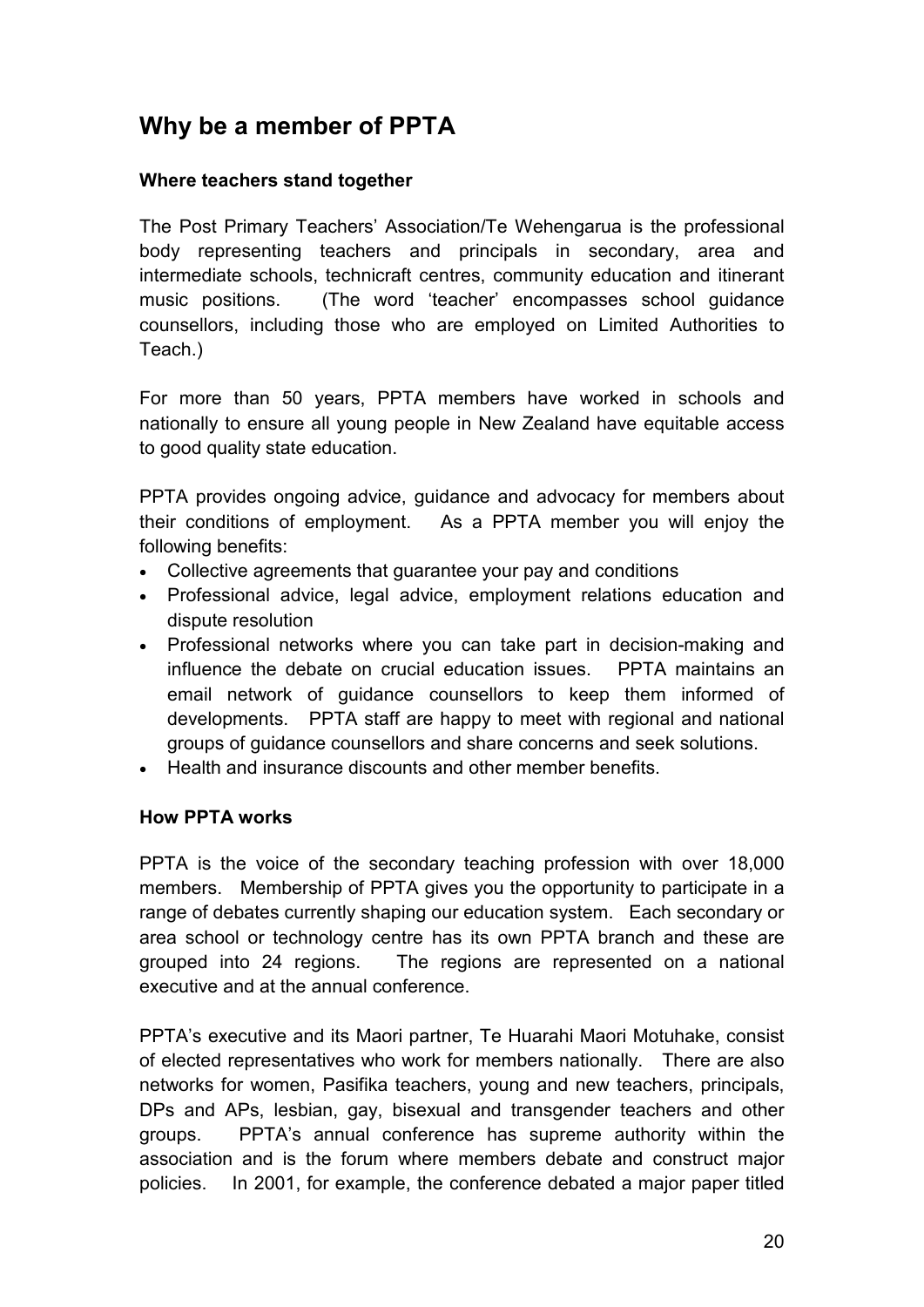Guidance counselling in secondary schools, which established a number of PPTA policies about guidance counselling.

# **How to join**

Complete a membership form. This can be obtained from your branch secretary or your local field office, or you can download it from www.ppta.org.nz.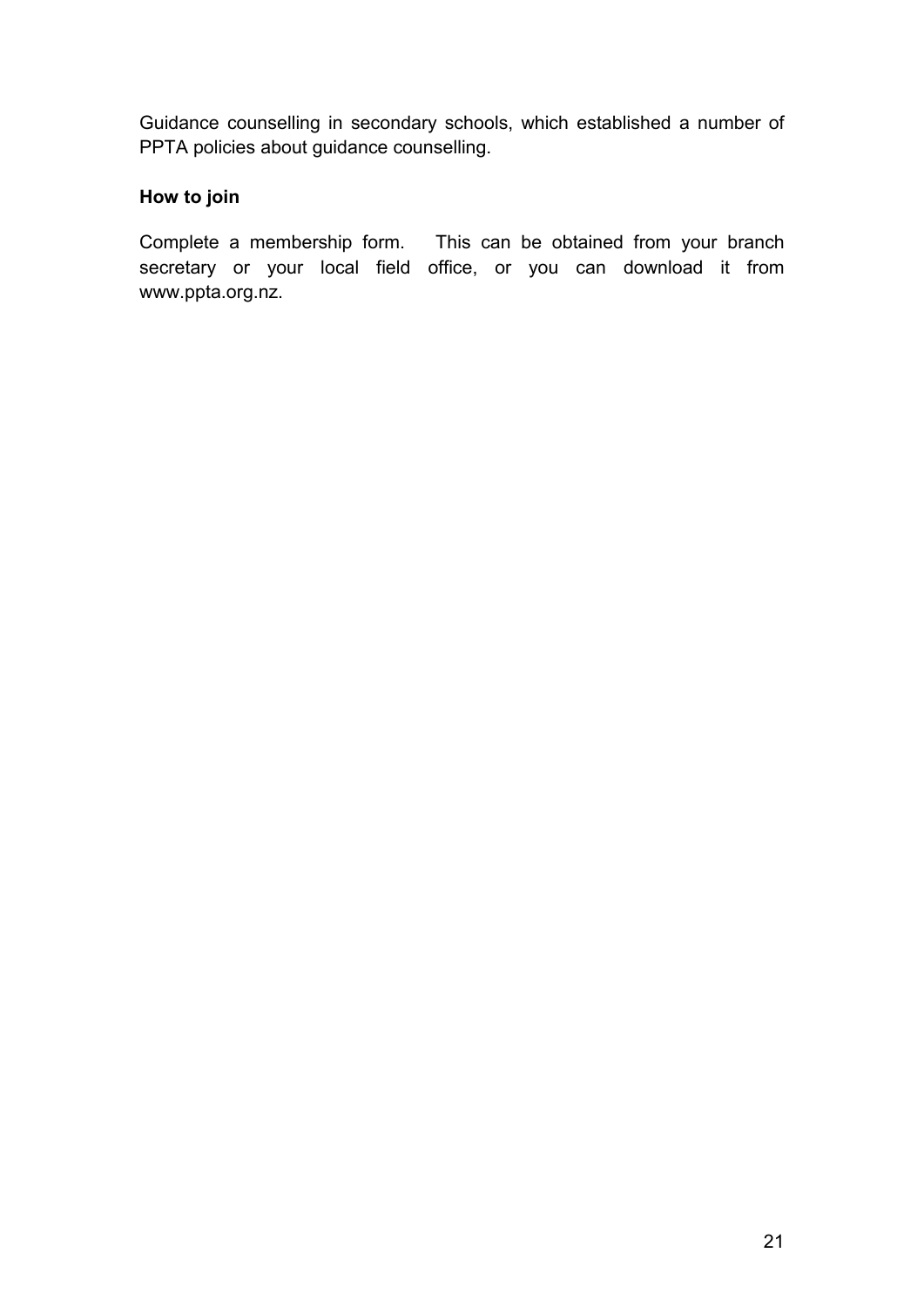# **Sample job description – Guidance Counsellor/H.O.D. Guidance**

# **Responsible to:**

The Principal and, through her/him, the Board of Trustees.

# **Relating to, and Communicating with:**

Principal, Associate Principals, Deputy Principal, Careers Adviser, Transition staff, Deans, Tutors, Form/Whanau teachers, H.O.D.s, staff, pupils, caregivers, outside agencies and community groups, and professional supervisor.

# **Primary Objectives:**

- To offer counselling opportunities to students, staff and families/whanau as required, working within the NZAC Code of Ethics.
- To take a lead role, with senior management, the guidance network and form/whanau teachers, to ensure that the pastoral care systems meet the needs of the school community.
- To work collaboratively with all staff in their guidance and teaching roles to create conditions in which students can meet their potential.
- To network within and outside the school to ensure that individuals are assisted to find appropriate information and help for themselves.
- To help to establish a safe and inclusive climate in the school, free of intolerance, harassment and bullying.
- To act as an agent for positive change within the school community.

# **Key Tasks**

# **1. Counselling**

- Accept self-referrals from students, staff and families/whanau.
- Accept appropriate referrals from staff, families/whanau and outside agencies.
- When appropriate, meet with students and their families/whanau.
- Provide specialist advice to the school's crisis intervention team, as required.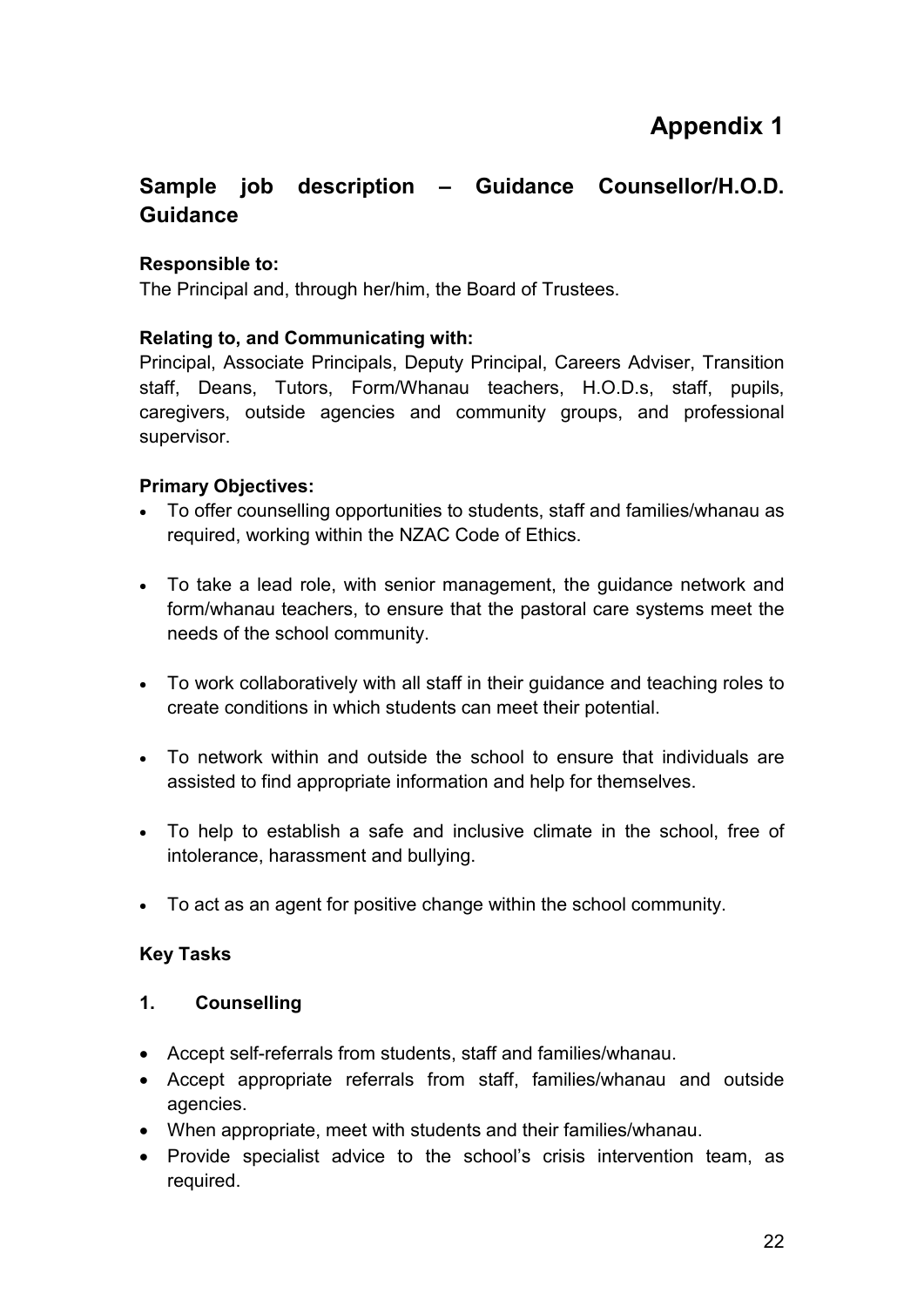- Facilitate group counselling sessions (e.g. grief, abuse survivors, anger management, smoking cessation, etc.).
- Keep appropriate records of counselling work, ensuring they are kept securely and confidentially.

# **2. Programme Work**

• Co-ordinate and/or assist with the preparation, delivery and evaluation of guidance-related programmes to meet the various needs of staff, students and families/whanau.

# **3. Administration**

- Prepare and manage relevant budget(s) and disperse hardship funds equitably.
- Prepare and maintain a guidance counselling management document.
- Complete documentation in relation to referrals to outside agencies/community groups.
- Provide an annual report, including a statistical analysis of guidance counsellor activities, to the Board of Trustees.
- Contribute to development of policies and practices in relation to guidance activities.

# **4. Liaison**

- When appropriate, act as student advocate, e.g. at Board of Trustees Discipline Committee meetings, Family Group Conferences.
- Act as a consultant and resource person within the school community.
- Be available to assist the principal with the appointment of Guidance Network Staff.
- Be involved in liaising with the community.
- Liaise with outside agencies (e.g. Child Youth and Family Services, health providers, Police, Group Special Education, Family Court, iwi/hapu organisations, etc.)

# **5. Professional Development**

- Participate in supervision fortnightly.
- Engage in ongoing professional development, including attending relevant training workshops and conferences.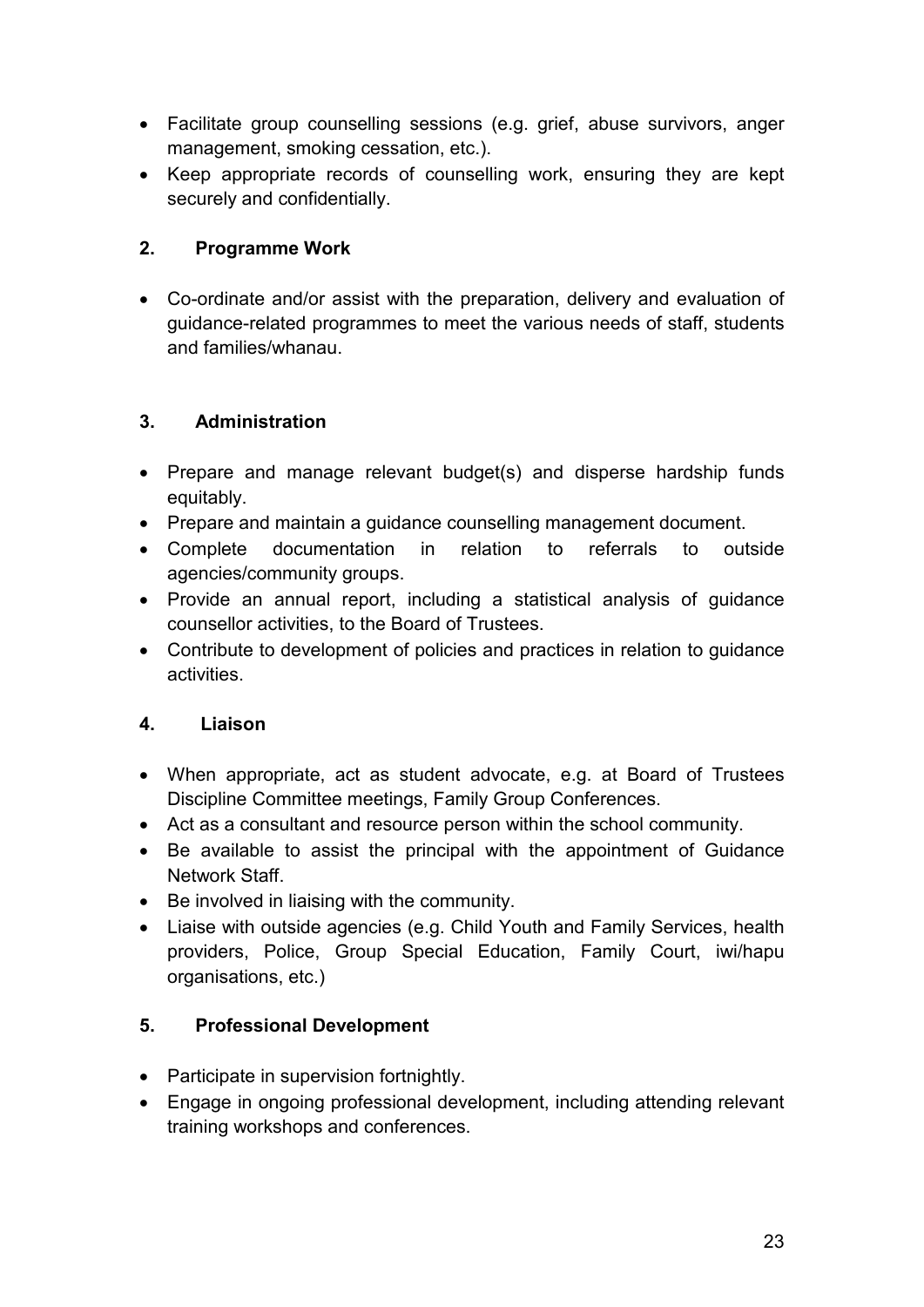

**Appendix 2**

**New Zealand Association of Counsellors Te Ropu Kaiwhiriwhiri o Aotearoa**

# **CODE OF ETHICS A FRAMEWORK FOR ETHICAL PRACTICE**

# **CONTENTS**

- **1. INTRODUCTION**
- **2. THE NATURE OF COUNSELLING**
- **3. CORE VALUES OF COUNSELLING**
- **4. ETHICAL PRINCIPLES OF COUNSELLING**

#### **GENERAL GUIDELINES**

- **5. THE COUNSELLING RELATIONSHIP**
- **6. CONFIDENTIALITY**
- **7. RESPONSIBILITY TO COLLEAGUES AND THE PROFESSION**
- **8. RELATIONSHIP WITH EMPLOYERS, FUNDING AGENCIES AND THE WIDER COMMUNITY**

#### **SPECIFIC DOMAINS OF PRACTICE**

- **9. SUPERVISION**
- **10. COUNSELLOR EDUCATION**
- **11. SPEAKING, WRITING AND RESEARCHING ABOUT COUNSELLING PRACTICE**
- **12. WORKING WITH GROUPS**
- **13. COUNSELLING AND ELECTRONIC COMMUNICATION**
- **14. MEDIATION**
- **15. CONSULTATION**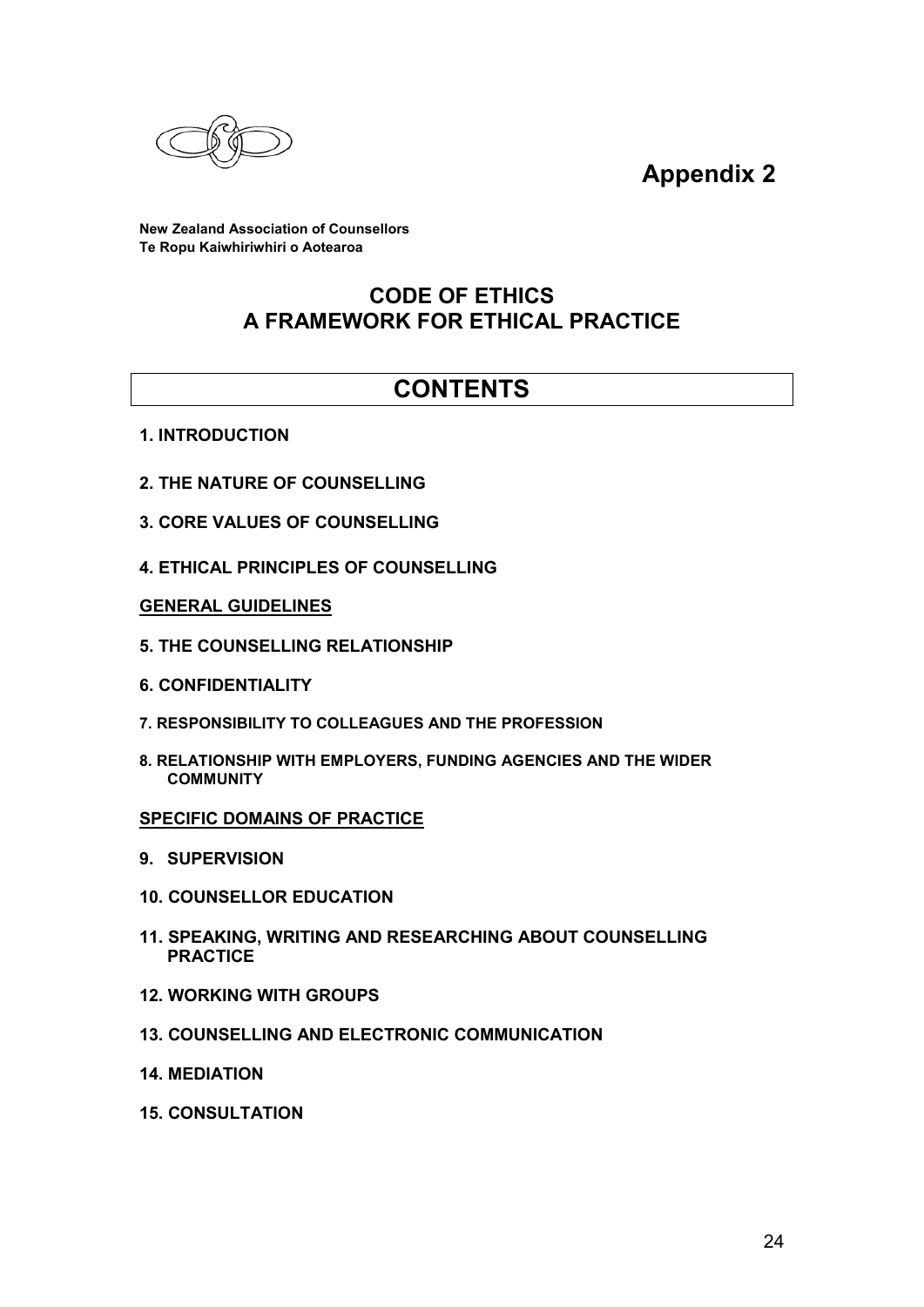# **CODE OF ETHICS A FRAMEWORK FOR ETHICAL PRACTICE**

#### **1. INTRODUCTION:**

The purpose of this Code is to establish and maintain standards of professional practice for Members and Applicants of New Zealand Association of Counsellors (NZAC) and to inform and protect members of the public seeking their services.

Counsellors of this Association, in assenting to this Code, accept their responsibilities to clients, colleagues, the Association, agencies and the wider community.

This Code applies to all NZAC Members and Applicants in the full range of their professional practices. Professional practice may include work in the roles of: counsellor, supervisor, therapist, trainer, educator, researcher, advocate, mediator, consultant, manager, coach, community worker, group facilitator, mentor and spiritual advisor. The generic terms "counsellor" and "counselling" apply to all professional roles undertaken by Members. The term "client" refers to those receiving the "counselling" services.

This Code needs to be read in conjunction with the Treaty of Waitangi and New Zealand law. Counsellors shall seek to be informed about the meaning and implications of the Treaty of Waitangi for their work. They shall understand the principles of protection, participation and partnership with Maori. Counsellors shall also take all reasonable steps to be informed about New Zealand law relevant to their work.

This Code first outlines core values, then elaborates ethical principles which are developed out of these values, followed by general guidelines for professional practice. These values, principles and general guidelines apply to all areas of counselling practice. There follow particular guidelines for specific domains of practice that should be read in conjunction with the general guidelines.

This Code cannot resolve all ethical issues, but it does provide a framework within which ethical and practice related dilemmas might be addressed. Counsellors are responsible for making careful judgements about which parts of this Code apply to particular situations.

Through the NZAC complaints process, sanctions may be imposed upon a Counsellor found to have been guilty of: professional misconduct; conduct unbecoming a Member; or acts or conduct prejudicial to the interests of the Association.

#### **2. THE NATURE OF COUNSELLING**

Counselling involves the formation of professional relationships based on ethical values and principles. Counsellors seek to assist clients to increase their understanding of themselves and their relationships with others, to develop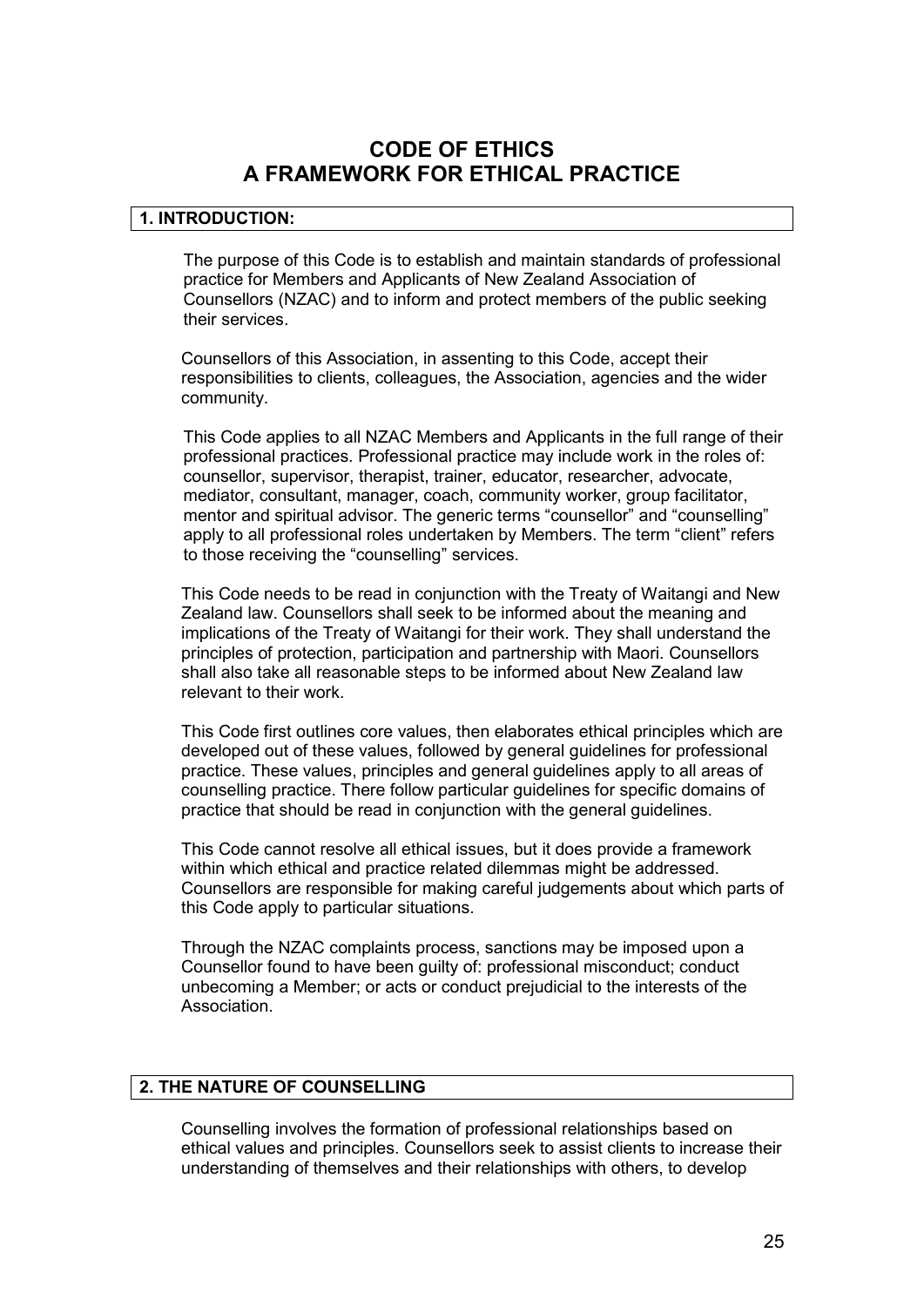more resourceful ways of living, and to bring about change in their lives. Counselling includes relationships formed with individuals, couples, families, groups, communities and organisations.

#### **3. CORE VALUES OF COUNSELLING**

The practices of counselling involve the expression of particular core values. This Association expects counsellors to embrace these core values as essential and integral to their work.

| The core values of counselling are: |                           |  |
|-------------------------------------|---------------------------|--|
| 3.1                                 | Respect for human dignity |  |
| 3.2                                 | Partnership               |  |
| 3.3                                 | Autonomy                  |  |
| 3.4                                 | Responsible caring        |  |
| 3.5                                 | Personal integrity        |  |
| 3.6                                 | Social justice            |  |
|                                     |                           |  |

### **4. ETHICAL PRINCIPLES OF COUNSELLING**

The following principles are expressions of these core values in action. They form the foundation for ethical practice.

| <b>Counsellors shall:</b> |  |
|---------------------------|--|
|---------------------------|--|

| 4.1 | Act with care and respect for individual and cultural differences and<br>the diversity of human experience. |
|-----|-------------------------------------------------------------------------------------------------------------|
| 4.2 | Avoid doing harm in all their professional work.                                                            |
| 4.3 | Actively support the principles embodied in the Treaty of Waitangi.                                         |
| 4.4 | Respect the confidences with which they are entrusted.                                                      |
| 4.5 | Promote the safety and well-being of individuals, families,<br>communities, whanau, hapu and iwi.           |
| 4.6 | Seek to increase the range of choices and opportunities for clients.                                        |
| 4.7 | Be honest and trustworthy in all their professional relationships.                                          |
| 4.8 | Practice within the scope of their competence.                                                              |
| 4.9 | Treat colleagues and other professionals with respect.                                                      |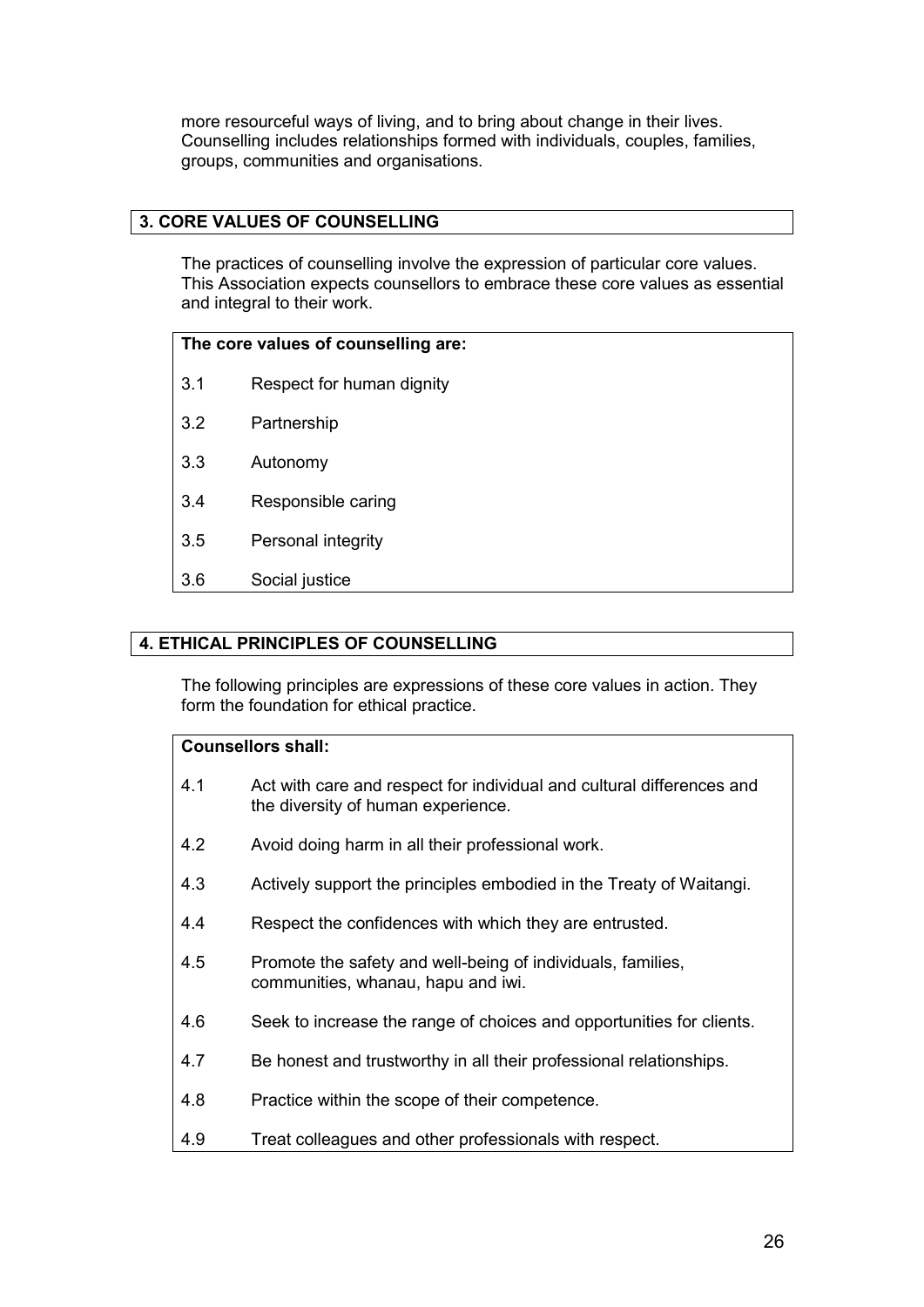#### **GENERAL GUIDELINES**

#### **5. THE COUNSELLING RELATIONSHIP**

#### **5.1 Safety**

- (a) Counsellors shall take all reasonable steps to protect clients from harm.
- (b) Counsellors shall, in their professional practice, take responsible action to challenge violence and abuse of power.
- (c) Counsellors shall take all reasonable steps to protect themselves from actual or potential danger.
- (d) Counsellors shall warn third parties and appropriate authorities in the event of an imminent threat of serious harm to that third party from the client.

#### **5.2 Respecting Diversity and Promoting Social Justice**

- (a) Counsellors shall take account of their own cultural identity and biases, and seek to limit any harmful impact of these in their work with clients.
- (b) Counsellors should work towards bi-cultural competence.
- (c) Counsellors shall learn about and take account of the diverse cultural contexts and practices of the clients with whom they work.
- (d) Counsellors shall avoid discriminating against clients on the basis of their race, colour, disability, ethnic group, culture, gender, sexual orientation, social class, age, religious or political beliefs or on any other basis.
- (e) Counsellors shall work with clients in ways that are meaningful in the context of, and respectful towards, the clients' cultural communities.
- (f) Counsellors shall support their clients to challenge the injustices they experience.
- (g) Counsellors shall be committed to the equitable provision of counselling services to all individuals and social groups.
- (h) Counsellors shall promote social justice through advocacy and empowerment.

#### **5.3 Appropriateness / Suitability of Counsellor**

(a) Counsellors shall determine, in consultation with the client, whether they are appropriate to provide the counselling. Where necessary and feasible, counsellors shall refer clients to other counsellors who would be more appropriate by reason of their skills, gender or culture or for any other reason indicated by the clients' needs.

#### **5.4 Clear Contracts**

(a) The terms on which counselling is provided shall be clear and reasonable. Contracts negotiated between counsellors and clients may include matters to do with availability, fees, cancelled appointments, the degree of confidentiality offered, handling of documentation, complaint procedures and other significant matters.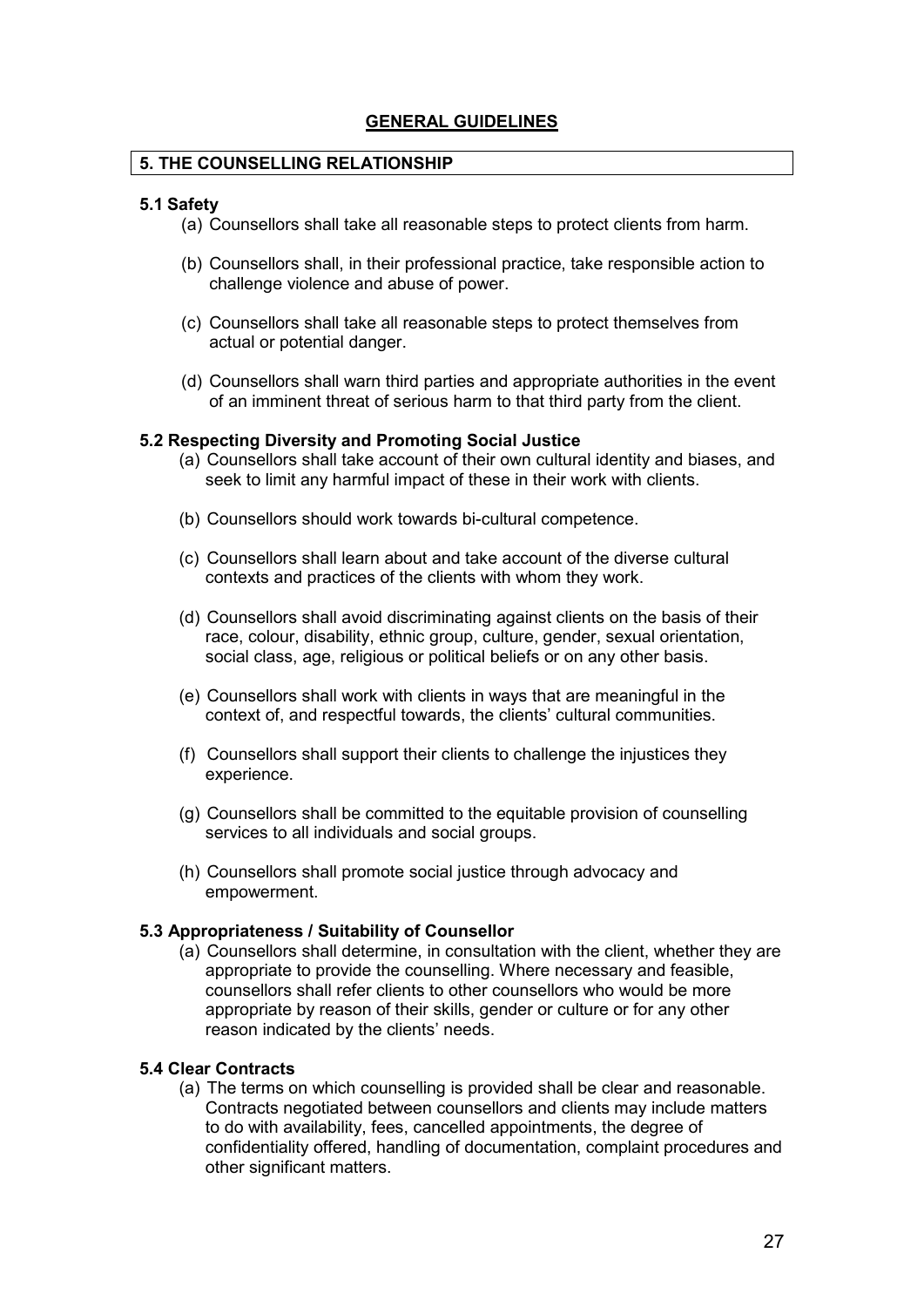(b) Counsellors shall establish with clients the aims or purposes of counselling and renegotiate them as necessary.

#### **5.5 Informed Consent**

- (a) Counsellors shall provide services to clients in the context of free and informed consent. Informed implies understanding and free consent implies a lack of pressure. Counsellors shall respect clients' rights to refuse or withdraw consent at any time.
- (b) Counsellors shall use clear and understandable language to discuss with clients the purposes, risks, limits and costs of the counselling.
- (c) Counsellors shall take all reasonable steps to safeguard the interests and rights of clients with limited or diminished capacity to give informed consent. Where relevant, this needs to be done in partnership with caregivers.
- (d) Counsellors should respect the rights of children: to receive age appropriate information and to give consent on their own behalf, commensurate with their capacity to do so.
- (e) Counsellors shall inform clients, where relevant, of the availability of government funding for counselling services.

#### **5.6 Fees**

- (a) Counsellors shall clarify fees and methods of payments with clients at the beginning of a counselling relationship.
- (b) Counsellors shall ensure that fees are reasonable and commensurate with the service provided.
- (c) Counsellors should be cautious about accepting goods or services from clients in lieu of payment. Counsellors who do accept goods or services from clients as payment for professional services are responsible for demonstrating that this arrangement will not be detrimental to the client or to the professional relationship.

#### **5.7 Documentation of Counselling**

"Documentation" in this code refers to all material about the client or about the counselling, recorded in any form (electronic, audio, visual and text). Documentation includes material collected for the purposes of: enhancing counselling practice; and meeting the requirements of research, accountability, appraisal, audit and evaluation.

- (a) Counsellors shall maintain records in sufficient detail to track the sequence and nature of professional services provided. Such records shall be maintained in a manner consistent with ethical practice taking into account statutory, regulatory, agency or institutional requirements.
- (b) Counsellors shall obtain informed consent from clients when writing reports for third parties.
- (c) Counsellors shall keep records and notes secure. They shall create, maintain, transfer and arrange to destroy them in a manner compliant with the requirements of the confidentiality sections of this code.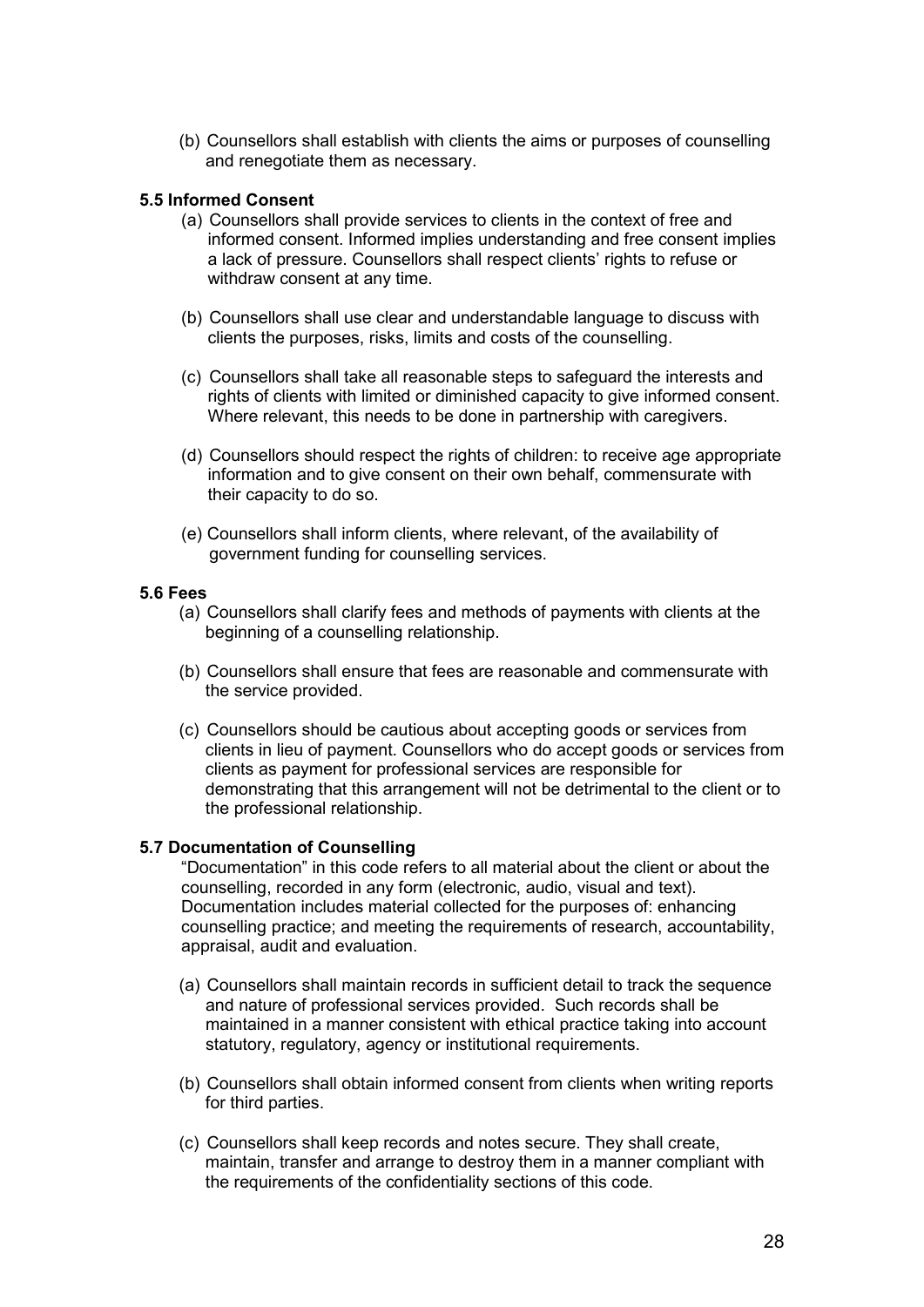- (d) Counsellors shall inform clients of their right to access their documentation, to know how this information is being kept and to know who has access to it.
- (e) Counsellors shall take all reasonable steps to ensure that documentation remains retrievable as long as is professionally prudent, or as is required by law.
- (f) Counsellors are encouraged to ensure policies are in place for the safe and confidential storage and eventual destruction of client notes, in the event of the counsellor ceasing to practice, leaving the employing agency, or the counsellor dying.

#### **5.8 Respectful Language**

- (a) Counsellors shall use appropriate and respectful language in all communications, verbal and written, to and about clients.
- (b) Counsellors should avoid using diagnostic labelling in any way which is likely to cause harm to their clients.

#### **5.9 Maintaining Competent Practice**

- (a) Counsellors shall maintain their competence through regular supervision.
- (b) Counsellors shall undertake appropriate professional development activities.
- (c) Counsellors shall work within the limits of their knowledge, training and experience.

#### **5.10 Fitness to Practice**

- (a) Counsellors, together with their supervisors, shall monitor and maintain their fitness to practice at a level that enables them to provide an effective service.
- (b) Counsellors shall withdraw from part or all of their counselling practice while their emotional, mental or physical health is significantly impaired.

#### **5.11 Multiple Relationships**

- (a) Counsellors assume full responsibility for setting and monitoring the boundaries between a counselling relationship with a client and any other kind of relationship with that client and for making such boundaries as clear as possible to the client.
- (b) Counsellors should consult with their supervisor(s) when dual or multiple relationships arise.
- (c) When dealing with more than one party, counsellors should be even handed when responding to the needs, concerns and interests of each party.
- (d) When counsellors agree to provide counselling to two or more persons who have a relationship, counsellors shall clarify which person or persons are clients and the nature of the relationship the counsellors will have with each person.
- (e) Counsellors should declare any previous acquaintance with a client or any other circumstances that may prejudice the counselling.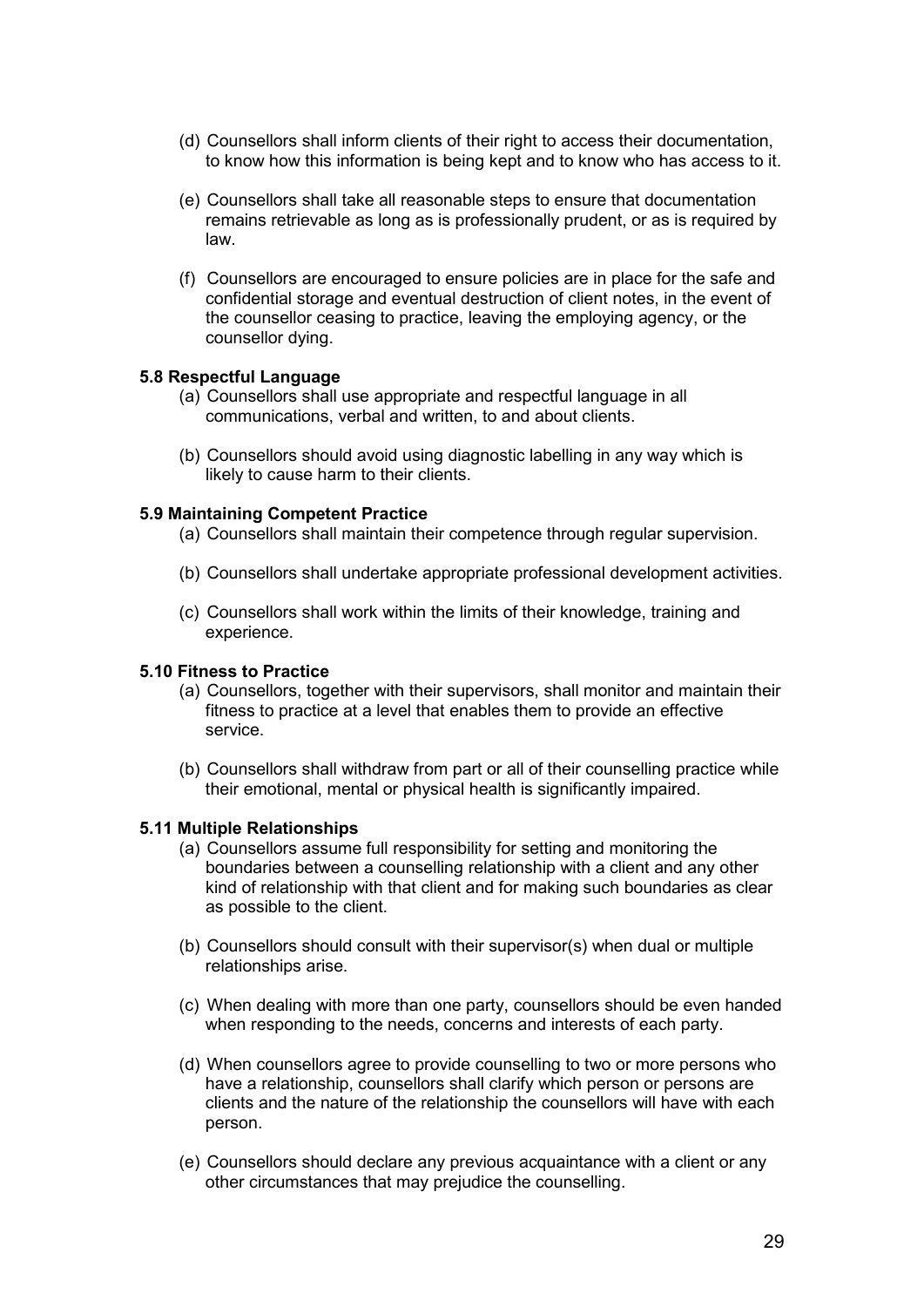(f) If conflicting roles with clients emerge during counselling, counsellors must clarify, adjust or withdraw from these roles by an appropriate process.

#### **5.12 Exploitation**

- (a) Counsellors shall not exploit clients for purposes of personal, professional, political, or financial gain.
- (b) Counsellors shall not solicit testimonials from current or former clients.

#### **5.13 Sexual and Other Inappropriate Relationships With Clients**

- (a) Counsellors shall not engage in sexual or romantic activity with their clients.
- (b) Counsellors shall not exploit the potential for intimacy made possible in the counselling relationship, even after the counselling has ended.
- (c) Counsellors shall not sexually harass their clients.
- (d) Counsellors shall not provide counselling to persons with whom they have had a sexual or romantic relationship.

#### **5.14 Referral**

- (a) Counsellors shall refer clients on, where possible, when other specialised knowledge is needed, or when the counselling is not being useful.
- (b) Counsellors shall obtain clients' consent before making referrals to colleagues and other services and before disclosing information to accompany such referrals.
- (c) Counsellors shall be responsible, as far as possible, for verifying the competence and integrity of persons to whom clients are referred.
- (d) Counsellors shall not ask for or accept referral fees.

#### **5.15 Interruption of Services**

(a) Counsellors should make reasonable efforts to plan for alternative care in the event that counselling services are interrupted by a significant change in circumstances, such as the counsellor becoming unavailable, ill or dying.

#### **5.16 Ending Counselling**

(a) Counsellors shall work with clients to end counselling when clients have received the help they sought, or when it is apparent that counselling is no longer helpful.

### **6 CONFIDENTIALITY**

#### **6.1 Extent of Confidentiality**

(a) Counsellors shall treat all communication between counsellor and client as confidential and privileged information, unless the client gives consent to particular information being disclosed.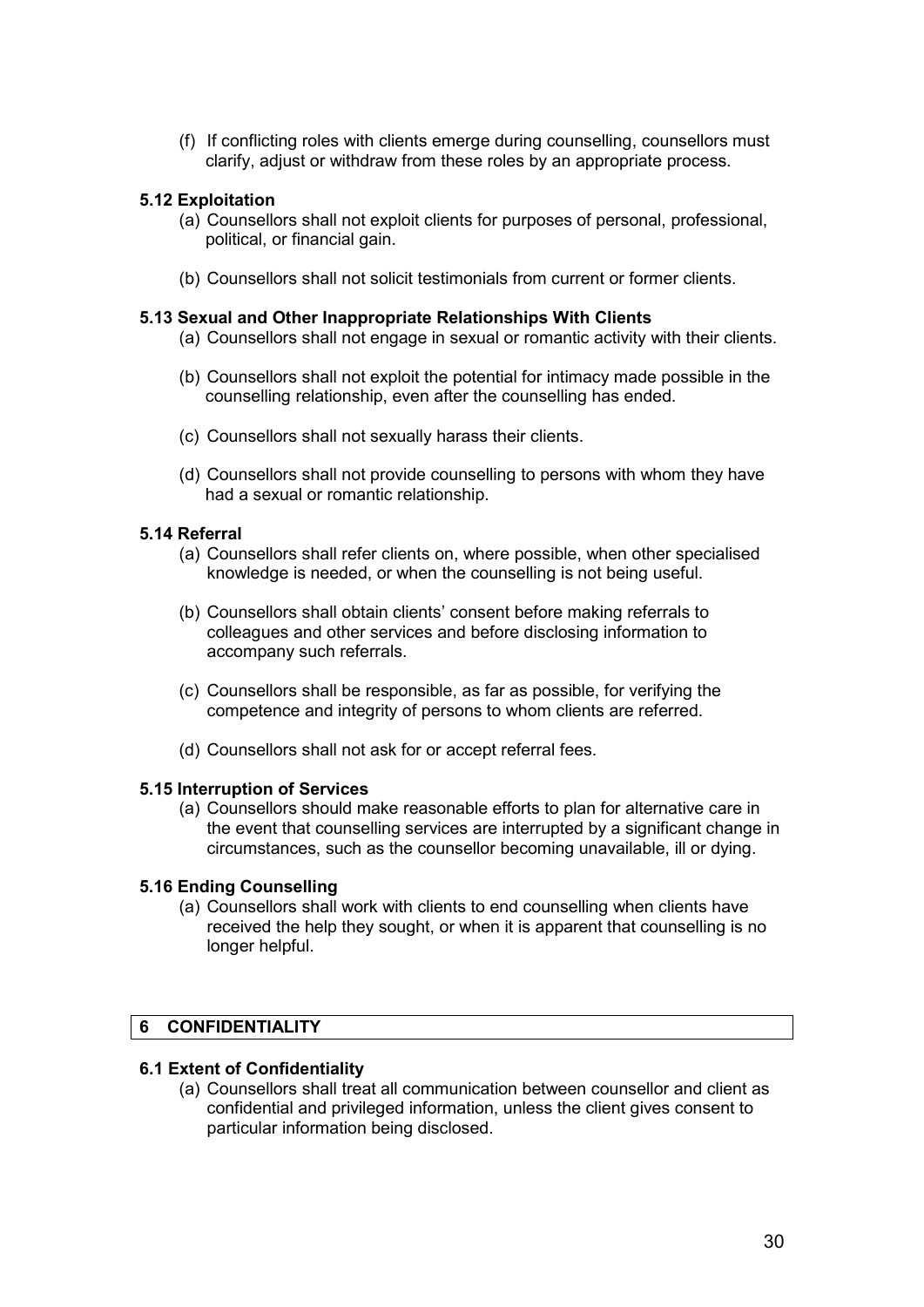- (b) Counsellors may discuss, in supervision, information received in counselling as part of the normal management of confidentiality.
- (c) Counsellors should take all reasonable steps to communicate clearly the extent and limits of the confidentiality they offer clients. Any agreement between the counsellor and client about confidentiality may be reviewed and changed by joint negotiation.
- (d) Counsellors shall protect clients' identities when information gained from counselling relationships is used for purposes such as counsellor training, research or audit.
- (e) Counsellors shall respect confidences about the clients of colleagues.
- (f) Counsellors should establish procedures to ensure the ongoing management of client confidentiality in the event of the counsellor's death.

#### **6.2 Exceptions to Confidentiality:**

- (a) Counsellors shall only make exceptions to confidentiality in order to reduce risk.
- (b) When counsellors need to pass on confidential information, they should provide only the minimum of information necessary and only then to those people to whom it is absolutely necessary.
- (c) Exceptions to confidentiality occur when:
	- there is serious danger in the immediate or foreseeable future to the client or others,
	- the client's competence to make a decision is impaired,
	- legal requirements demand that confidential material be revealed,
	- **responding to a complaint about counselling practice.**
- (d) Wherever possible, the decision to make an exception to confidentiality is made:
	- after seeking the client's co-operation, unless doing so would further compromise the safety of the client or others,
	- **Example 2 after consultation with a supervisor.**

#### **6.3 Confidentiality and the law**

- (a) Counsellors are encouraged to seek legal advice about their rights and obligations under the law, when the counsellor's work with clients involves contact with the legal system.
- (b) When issued with a search warrant or subpoena to give evidence in Court, or other legal processes, counsellors should pursue the status of privileged communication, in accordance with the client's wishes, until all legal avenues have been exhausted.

### **7. RESPONSIBILITY TO COLLEAGUES AND THE PROFESSION**

#### **7.1 Responsibility to Colleagues**

(a) Counsellors should treat colleagues with respect, fairness and honesty.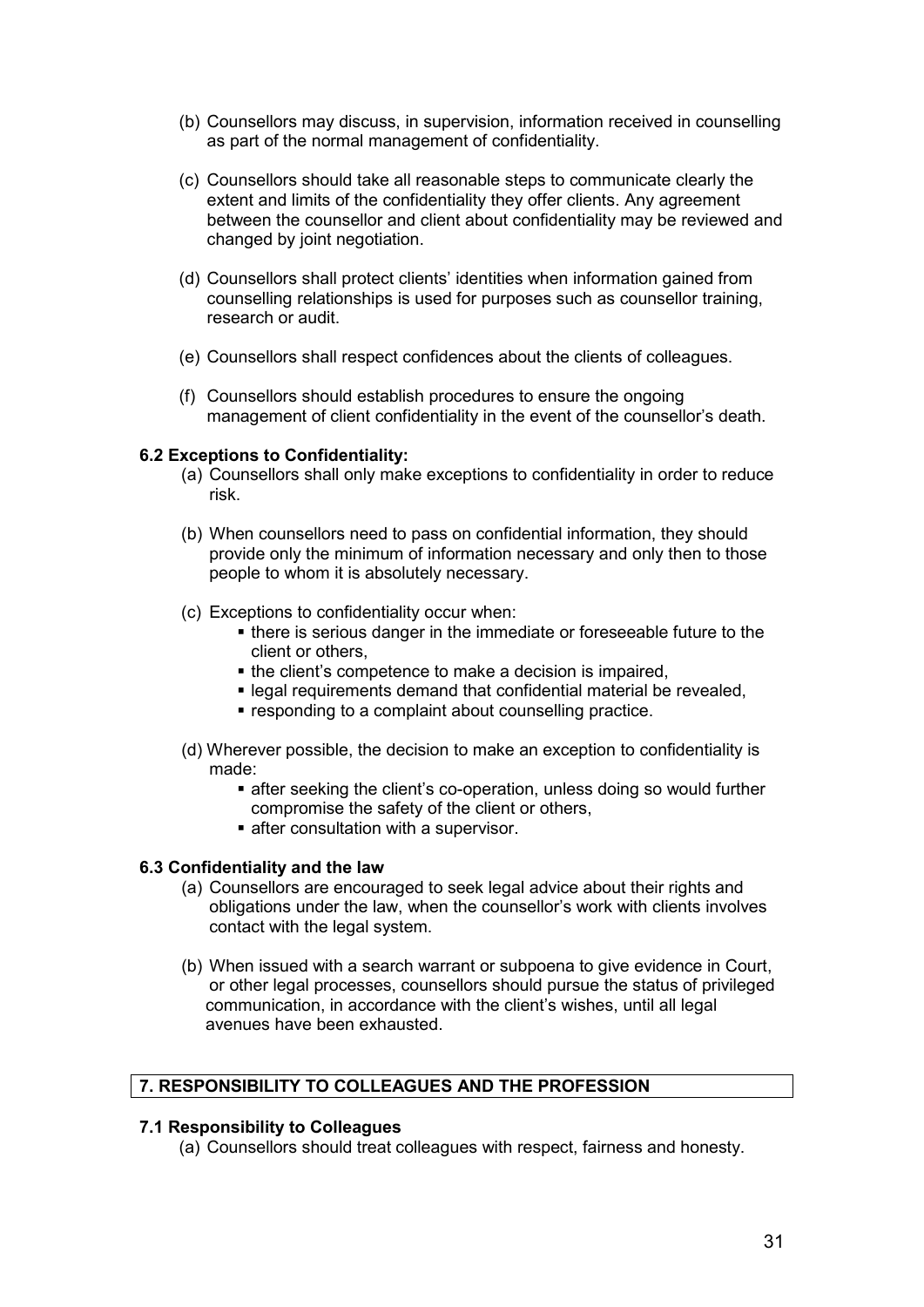- (b) Counsellors shall not solicit clients away from other counsellors.
- (c) Counsellors shall avoid establishing a professional relationship with clients of other counsellors without appropriate communication with the counsellor or agency concerned.

#### **7.2 Responsibility to NZAC**

(a) Counsellors should take action when they consider another counsellor's behaviour could be judged as professional misconduct, conduct unbecoming a member, or conduct prejudicial to the interests of the Association.

Such action may include:

- **•** bringing concerns to the attention of the counsellor
- notifying the counsellor's supervisor, teacher or employer
- using a formal complaints process.
- (b) Counsellors shall use the Association's name, logo and letterhead only for purposes for which they are authorised.
- (c) Counsellors shall represent NZAC in an official capacity only when authorised to do so.
- (d) Members shall co-operate with the Ethics Committee in the event that a complaint is received against them. This includes complying with sanctions imposed after a hearing.

#### **7.3 Responsibility to the Profession**

- (a) Counsellors shall uphold and foster the values, integrity and ethics of the profession.
- (b) Counsellors should participate in the activities of the profession.
- (c) Counsellors are encouraged to devote a proportion of their professional activity to services for which there is little or no financial return.
- (d) Counsellors shall represent honestly and accurately their membership status, qualifications, training and competencies.
- (e) Counsellors shall not use their position within an organisation to recruit clients for their own private practice.

#### **7.4 Collaboration with Counselling Colleagues and Other Professions**

- (a) Counsellors should endeavour to achieve good working relationships and communication with other professionals in order to enhance services to clients.
- (b) Counsellors should be respectful and mindful of confidentiality in all communications with other professionals about clients.
- (c) Counsellors should negotiate to work collaboratively with other professionals working with the same client.
- (d) Counsellors working in a team with other professionals should seek respect for counselling ethics from the team.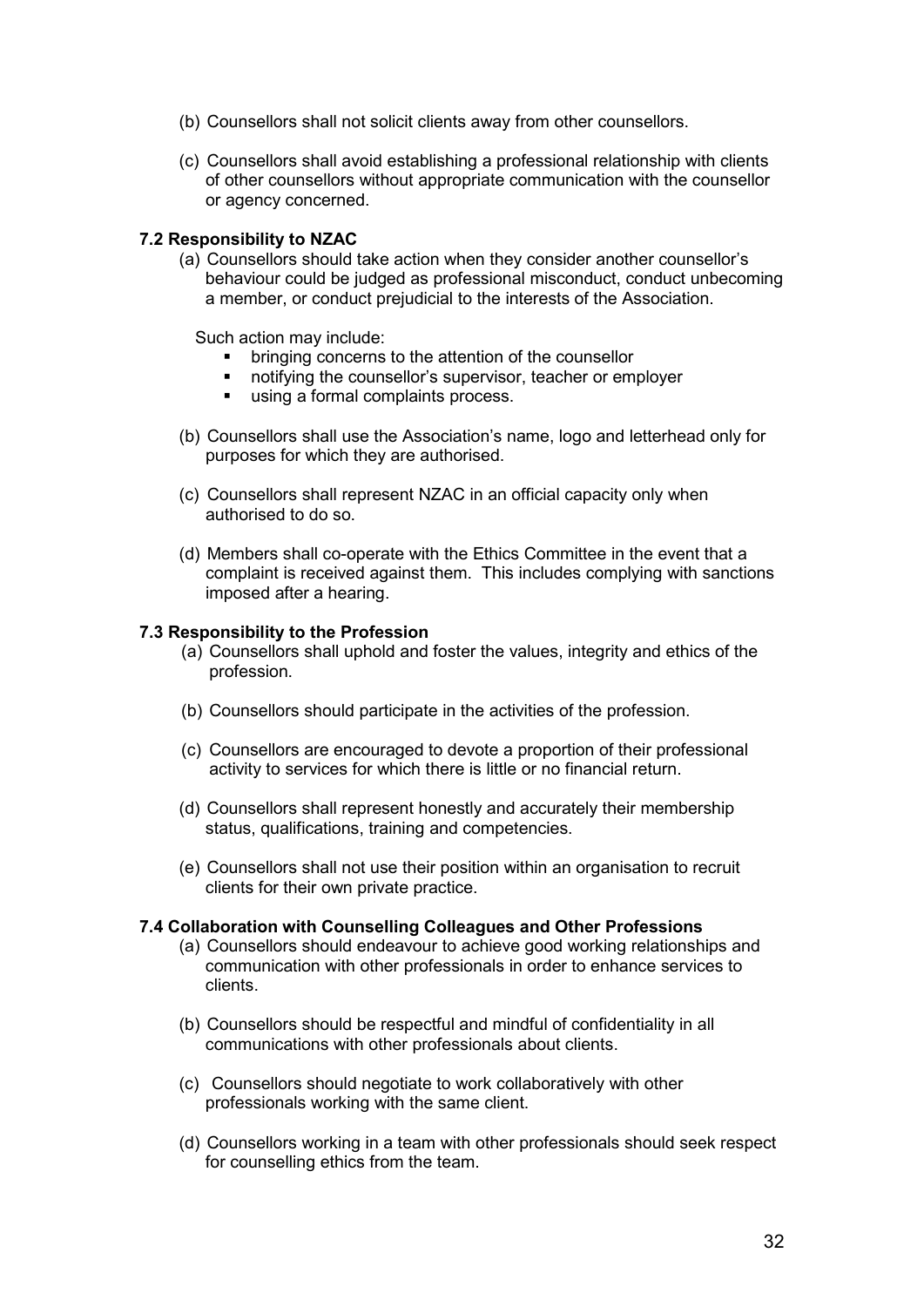#### **8. RELATIONSHIP WITH EMPLOYERS, FUNDING AGENCIES AND THE WIDER COMMUNITY**

#### **8.1 Counsellors and the Law**

- (a) Counsellors shall work within the law.
- (b) Counsellors shall notify the Association when they are convicted of a serious offence (being either any offence under the Crimes Act or an offence under any other statute that carries a potential sentence of six months imprisonment or more).

#### **8.2 Relationship with Employers and Third Party Funders**

- (a) Counsellors should adhere to and uphold the ethics of the profession and should avoid compromising them in the face of institutional requirements.
- (b) Counsellors shall be honest and trustworthy in dealings with employers and third party funders.
- (c) Counsellors shall endeavour to build healthy working relationships and systems of communication with employers and third party funders in order to enhance services to clients.
- (d) Counsellors are encouraged to contribute to policy development and seek to maintain and improve the quality of service in their work setting.
- (e) Counsellors should promote equal employment opportunity policies in their work settings.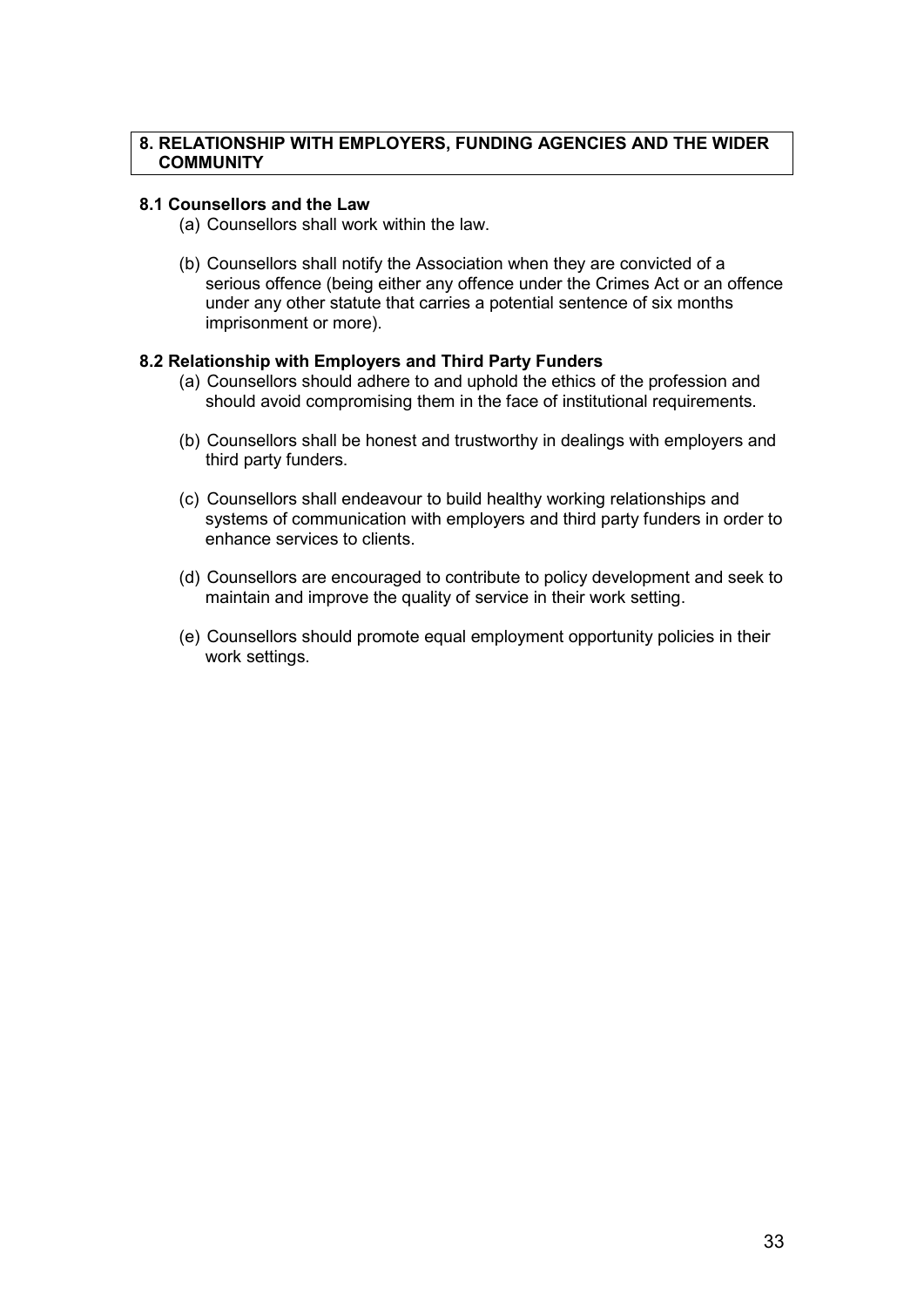#### **GUIDELINES FOR SPECIFIC DOMAINS OF PRACTICE**

The following guidelines cover extra ethical requirements within specific domains of practice. The general guidelines outlined above will still apply in all these domains of practice.

#### **9. PROFESSIONAL SUPERVISION**

The purpose of professional supervision is for counsellors to reflect on and develop effective and ethical practice. It also has a monitoring purpose with regard to counsellors' work. Supervision includes personal support, mentoring professional identity development and reflection upon the relationships between persons, theories, practices, work contexts and cultural perspectives.

Professional supervision is a partnership. It is a contractual, collaborative and confidential process, based upon informed consent.

Professional supervision may take a number of forms, including individual or group supervision and may involve telephone, email and letters. It may be live or may be based on personal recall, notes, videotapes, audiotapes, transcripts or client's creative works.

#### **9.1 Professional Supervision Arrangements**

- (a) Counsellors shall arrange for regular and ongoing supervision with competent supervisors, who should be either NZAC members, or members of another professional body with a Code of Ethics acceptable to the NZAC National Executive.
- (b) The frequency of supervision shall be in relation to workload and relative to the experience of the counsellor. The recommended guideline is that while working full-time, the counsellor averages one hour of supervision per fortnight.
- (c) Counsellors should seek supervision from a person who is not in a position of authority over them.
- (d) Counsellors should seek cultural consultation to support their work with persons who have different cultural backgrounds from their own.
- (e) Counsellors and supervisors shall be jointly responsible for establishing a supervision contract, which should be regularly reviewed and time-limited.

#### **9.2 Responsibilities in Professional Supervision**

- (a) Counsellors shall be responsible for:
	- selecting and taking to supervision relevant aspects of their work and their personal functioning.
- (b) Supervisors shall be responsible for:
	- assisting counsellors to explore and address their professional practice,
	- helping counsellors to monitor their competence, safety and fitness to practice.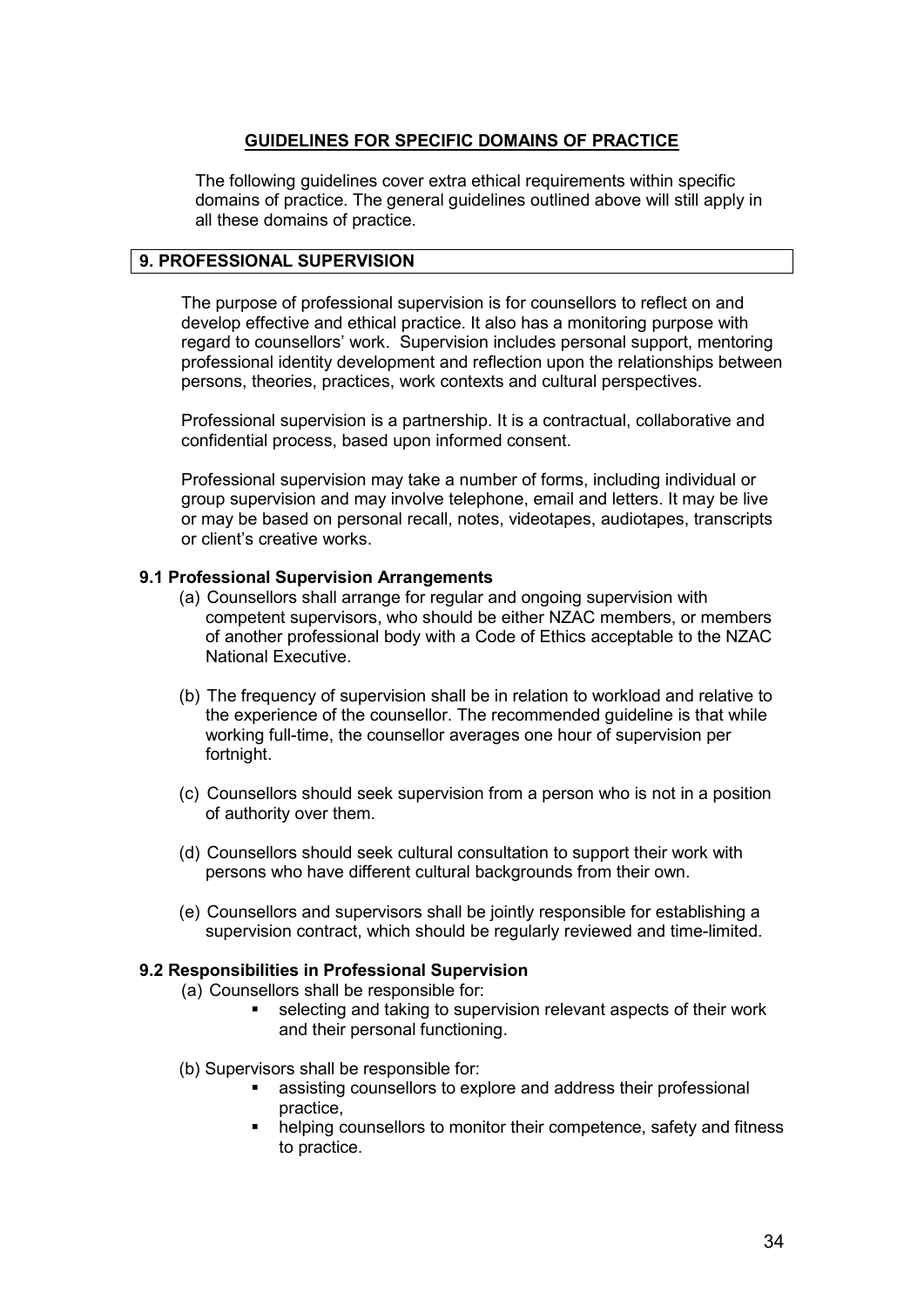- disclosing concerns about the counsellor's work to the counsellor, before taking further action.
- **EXECT** maintaining the boundaries between supervision and other relationships the supervisor may have with the counsellor.
- (c ) Counsellors and supervisors are jointly responsible for:
	- distinguishing between supervision relationships and other professional or personal relationships.
	- **EXEDENT** identifying when the counsellor needs to seek counselling for personal concerns.

#### **9.3 Competence in Professional Supervision**

- (a) Supervisors should actively participate in professional education in supervision.
- (b) Supervisors should participate in ongoing professional development.
- (c) Supervisors shall obtain supervision for their work as supervisors.
- (d) Supervisors should take into account limitations to their competence and suggest consultations and referrals when appropriate.

#### **10. COUNSELLOR EDUCATION**

This section includes guidelines for teaching comprehensive counsellor education programmes and briefer professional development courses. This section applies to counsellors in all their professional practices as counsellor educators. This includes the roles of assessor, educator, examiner, consultant, facilitator, lecturer, tutor and trainer. The word "teacher" will be used to cover all of these roles.

#### **10.1 Course or Programme Information**

(a) Teachers make available clear and accurate information about their courses in order to enable interested parties to make informed choices. Such information should make clear the obligations and responsibilities of all parties.

#### **10.2 Selection**

(a) Where selection procedures are used, teachers shall use equitable, relevant and respectful processes to select suitable students and trainees.

#### **10.3 Safety**

(a) Teachers shall take reasonable steps to protect participants from harm.

#### **10.4 Assessment**

- (a) Where assessment occurs, teachers shall use fair, transparent, and relevant procedures.
- (b) Teachers in the role of assessor should not simultaneously provide counselling to the person being assessed.

#### **10.5 Exploitation**

(a) Teachers shall not abuse their position by exploiting students/trainees for purposes of personal, professional, political, or financial gain.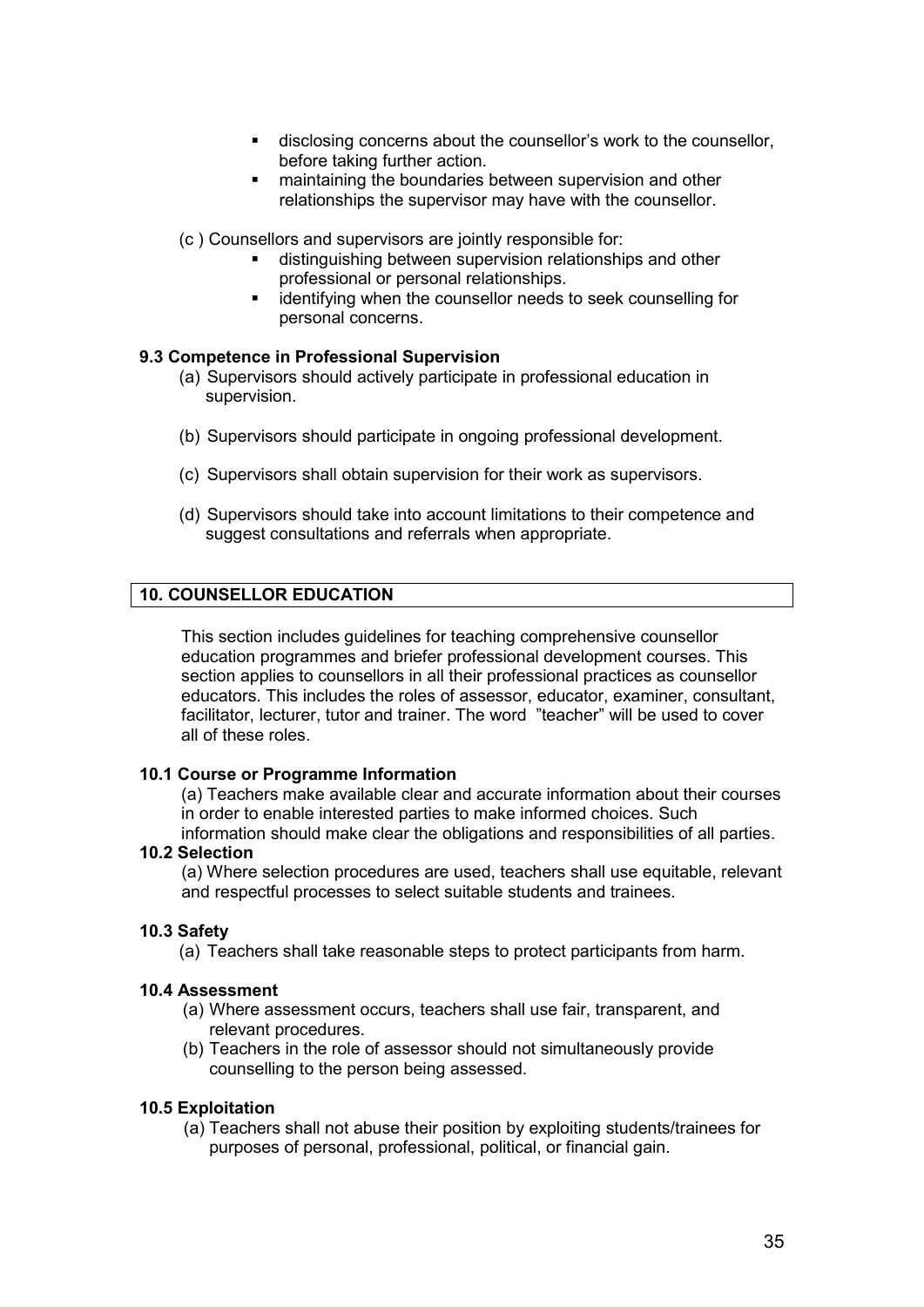(b) Teachers are responsible for setting and monitoring the boundaries between a teaching relationship and any other kind of relationship and for making such boundaries as clear as possible to the students/trainees.

#### **10.6 Sexual Relationships With Students / Trainees**

(a) Teachers shall not engage in sexual or romantic activity with their students/trainees.

#### **11. SPEAKING, WRITING AND RESEARCHING ABOUT COUNSELLING PRACTICE**

Research is defined here as any activity in which counselling practice is written about, spoken about in public, or recorded for purposes other than to benefit the client. It includes the writing of assignments about counselling by students in counsellor training programmes, the recording of counselling interviews for demonstration purposes, the use of case studies in articles and books, institutional data collection, and any planned research studies into counselling practice or client concerns.

#### **11.1 Value of Research**

- (a) Counsellors should promote and facilitate evaluation and research in order to inform and develop counselling practice.
- (b) Counsellors should limit the demands of any research exercise to what can be justified in terms of benefit to individuals or the community.

#### **11.2 Informed Consent**

- (a) Counsellors shall provide research participants with sufficient information about the purpose and nature of the research to enable informed consent to be freely given. This information shall include the right to withdraw.
- (b) Counsellors shall obtain consent from research participants for how personal information will be used. This consent will be obtained without inducement or coercion.

#### **11.3 Confidentiality**

(a) Counsellors shall protect the privacy and respect the confidences of research participants.

#### **11.4 Conflict of Interest**

(a) When research purposes may conflict with counselling purposes, counsellors should ensure that the counselling relationship is given priority.

#### **11.5 Respect for Diversity**

- (a) Counsellors should carefully design, carry out and write up research in a way that promotes cultural sensitivity and respect for difference.
- (b) Counsellors undertaking research, should avoid contributing to the marginalisation or objectification of people.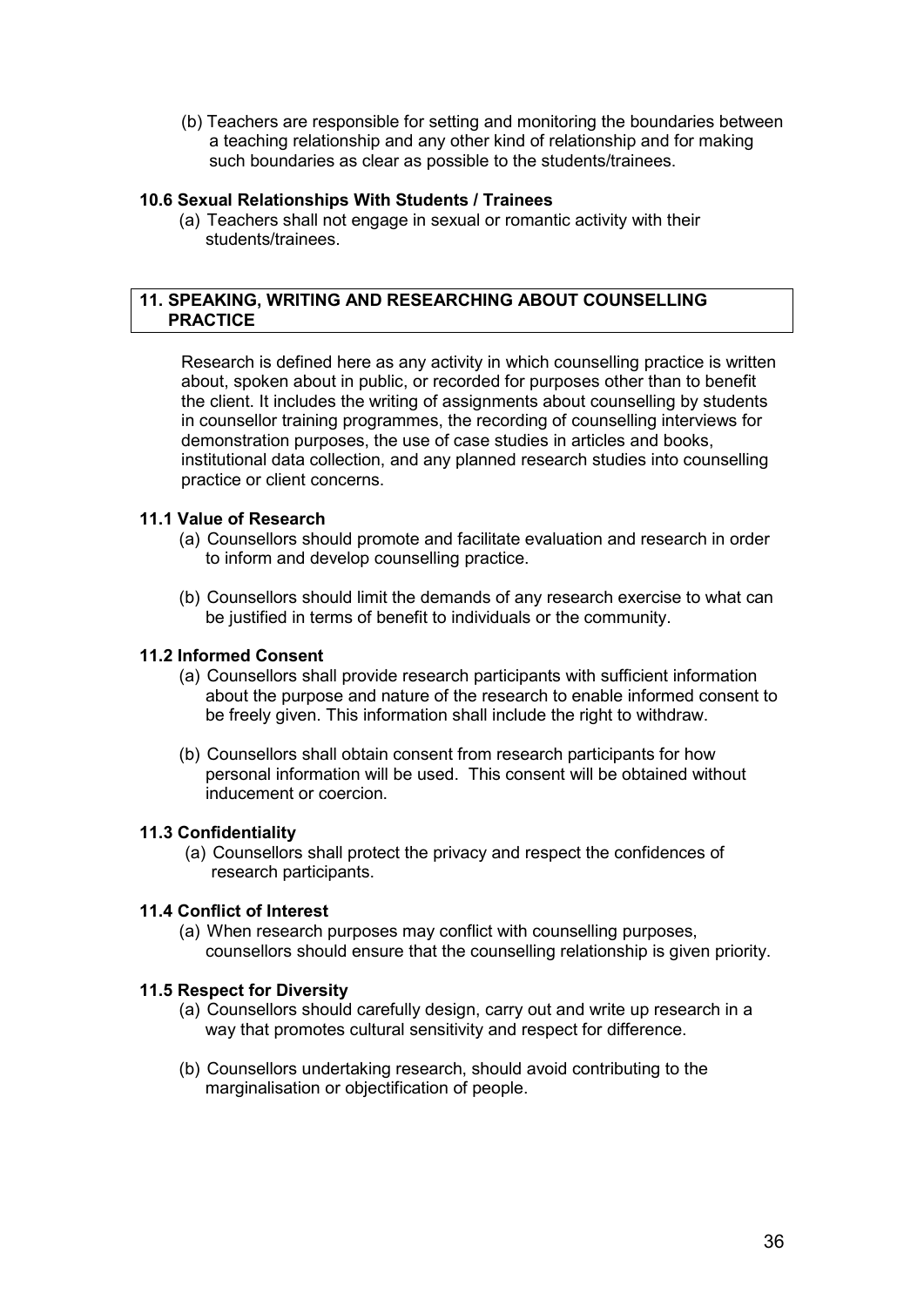#### **11.6 Institutional Requirements**

(a) Counsellors should familiarise themselves with and adhere to institutional requirements governing research work they undertake. This includes seeking prior ethical approval where relevant.

#### **11.7 Acknowledgment**

(a) Counsellors should give due credit through joint authorship, acknowledgement, footnotes or other appropriate means to those who have contributed significantly to any research publication.

#### **11.8 Reporting**

(a) Counsellors should report research results fairly and accurately.

#### **12. WORKING WITH GROUPS**

#### **12.1. Safety**

(a) Counsellors shall, as far as possible, protect group members from physical threats, intimidation, coercion, undue peer pressure and psychological and/or physical harm.

#### **12.2 Informed Consent**

- (a) Counsellors should provide prospective group members with information about the purpose of the group, the counselling approaches to be used and how the group will be conducted, including the relevant cultural practices or kawa.
- (b) Counsellors shall ensure that group members' choices to join or leave a group are made freely and without coercion.

#### **12.3 Formation**

- (a) Counsellors should be responsible for screening the suitability of prospective group members.
- (b) Counsellors should be responsible for creating the structure and conditions of the group in ways that are consistent with the group's purpose.

#### **12.4 Confidentiality**

- (a) Counsellors shall seek agreement from group members to respect the confidences and privacy of other group members and shall oversee the protection of these confidences during the life of the group.
- (b) Counsellors shall inform group members of the limits of confidentiality in groups.

#### **13. COUNSELLING AND ELECTRONIC COMMUNICATION**

This section refers to any counselling practices that occur when clients and counsellors are in separate or remote locations and utilise electronic means to communicate, such as email, fax, telephone, voicemail, video conferences, web messages and instant messages.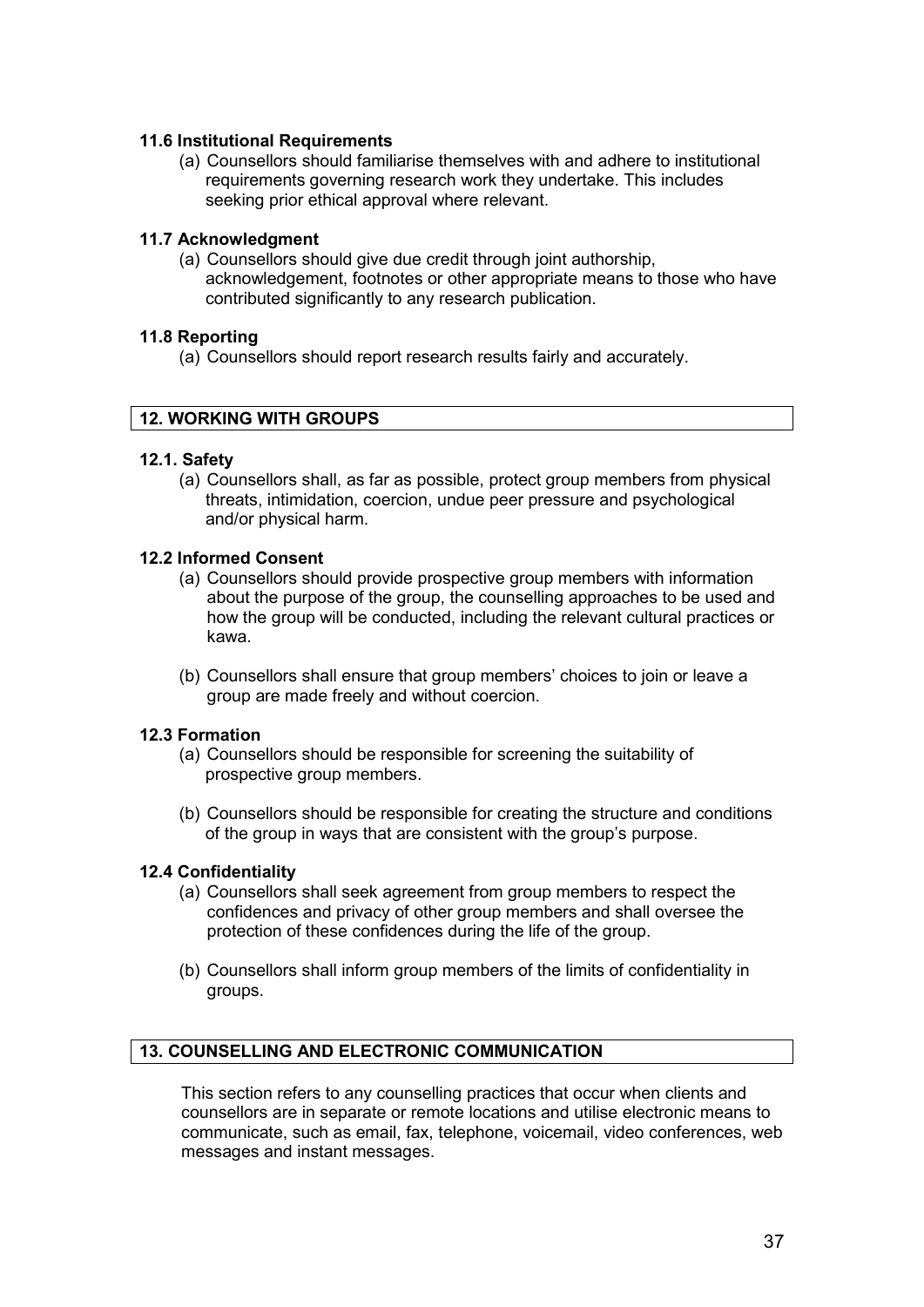#### **13.1 Confidentiality**

- (a) Counsellors shall take all reasonable precautions to ensure the privacy of electronic communications, for example, by using passwords, encryption and secure sites.
- (b) Counsellors shall provide clients with a full explanation of the limits of confidentiality with regard to electronic communication.

#### **13.2 Anonymity**

- (a) While clients have a right to preserve their anonymity through electronic communication, counsellors should make open disclosure of their identity, professional membership, qualifications, training, work context and the country worked from.
- (b) Counsellors should take all reasonable steps to verify whether or not a client is a minor.

#### **13.3 Information**

(a) Counsellors should provide clear and sufficient information about the limitations and risks of online counselling in order for clients to make informed decisions about using this service.

#### **13.4 Counselling Contracts**

- *(a) Counsellors should, when engaging in online counselling, establish agreements with clients on the following issues:* 
	- *online availability,*
	- *response time,*
	- *alternative contact methods,*
	- *relevant legal context in which the counselling takes place.*

#### **14. MEDIATION**

#### **14.1 Prior Knowledge**

In mediation, counsellors shall disclose any prior interest or relationship that might create an appearance of partiality.

#### **14.2 Impartiality**

Counsellors should conduct mediation in a fair, impartial and even-handed manner that preserves for all participants the right to make their own decisions.

#### **14.3 Confidentiality**

Counsellors shall treat as confidential any information conveyed to them by one party in mediation that this party does not wish to be made available to other parties.

#### **14.4 Coercion**

Counsellors shall not coerce disputants either into participation in mediation or into agreeing to settlements.